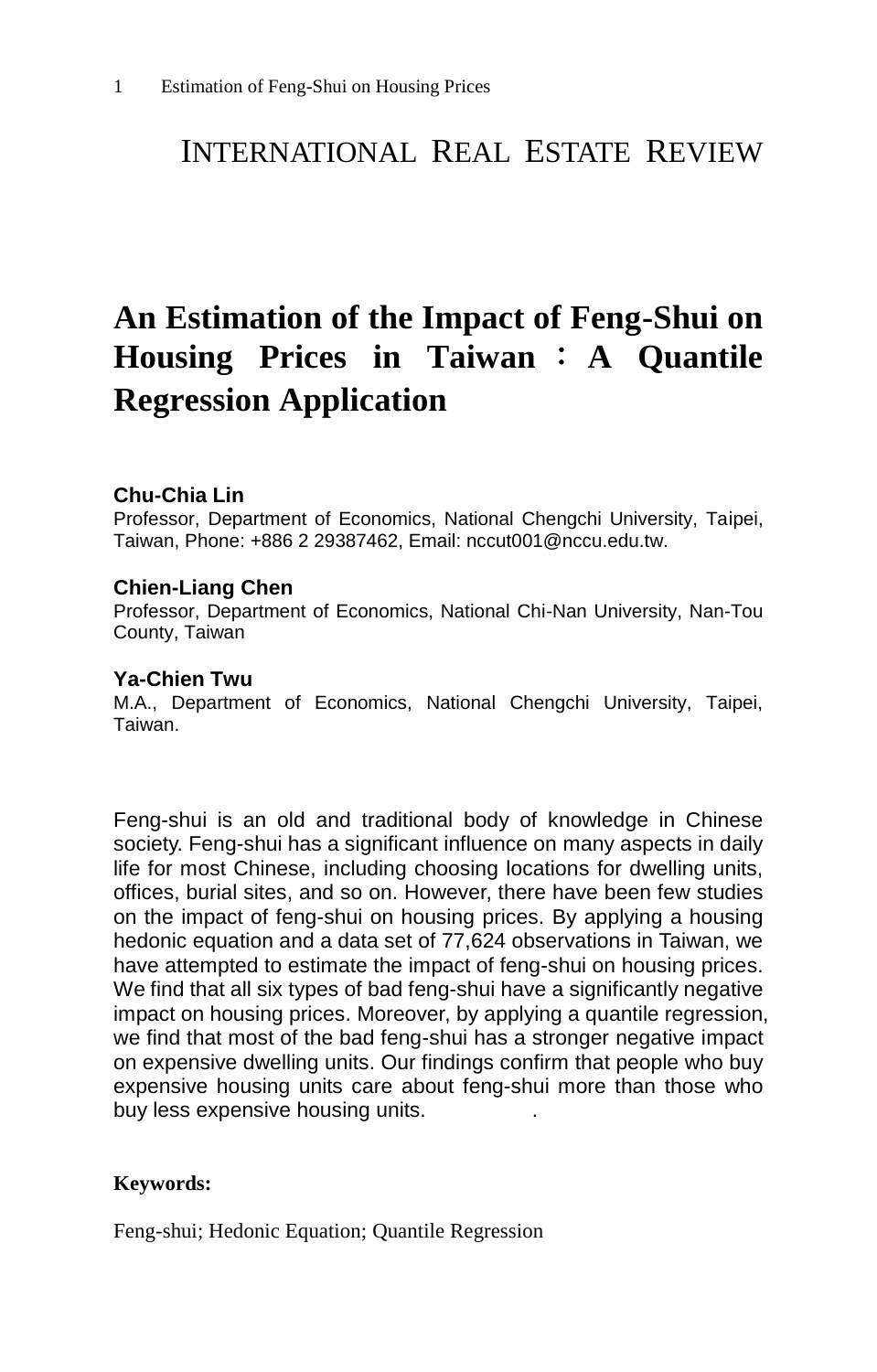## **1. Introduction**

 $\overline{\phantom{a}}$ 

Feng-shui is a general term that depicts certain conditions of a local area, including weather, geology, landscaping, environment, and even sometimes, taboos in buildings.1 Although some Chinese people feel that feng-shui is a mysterious phenomenon, with improvements in technology and social progress, there are still lots of Chinese people who believe that feng-shui continues to be an important factor that affects their daily behavior, such as buying a house, choosing a burial site, and so on. Lu (1999) discusses the reasons why some Chinese people believe that feng-shui is a mysterious phenomenon. Since there are so many sub-streams (namely, feng-shui occultism) and each sub-stream has its own way of explaining this phenomenon, it is difficult for ordinary people to understand what is true and what is not. Therefore, people are inclined to believe that feng-shui is simply a way that a feng-shui master deceives the public.

Yet, in a modern society like Taiwan, why are there still so many of people who believe in feng-shui? Confucius once said: "As time goes by in a year, everything grows up." In ancient Chinese agrarian society, farmers followed the seasons to tend to their crops and reap their harvest. Tung (179-104 B.C.) in the Han dynasty also said: "The environment and people should get around as one group." This means that humans should work with the environment. In other words, feng-shui originates from the daily life of people. For example, people who want easier access to water should live near a river and those who want to avoid strong winds should live near the mountains. In modern society, individuals are so busy that they often face immense stress and are easily frustrated and alienated. Therefore, they are inclined to seek help from feng-shui so that they could find something to save their souls and help them avoid bad luck, or even become rich and famous. As an architect, Han (2006) finds that feng-shui is very popular. When he designs a house, he asks the owner which direction the building should face with respect to feng-shui.

There is some literature that discusses the impact of feng-shui on people's daily lives and especially on housing demand. Lu (2000) finds that even the prime minister of the UK invited a feng-shui master to apply feng-shui techniques for him when he was constructing his new office. Bourassa and Peng (1999) apply a data set taken from a Chinese community in New Zealand and find that home addresses with different numbers could have significant impacts on housing prices.2 Moreover, Tam, Tso, and Lam (1999) use the definition of facing a river and the back leaning on a mountain as an

<sup>1</sup> For a detailed discussion of the definition of feng-shui, one may refer to Hu (1999).

 $2^2$  For example, four is a bad number for Chinese people because the pronunciation of "four" is similar to "death" in Mandarin, so people do not like to have "four" in their home address.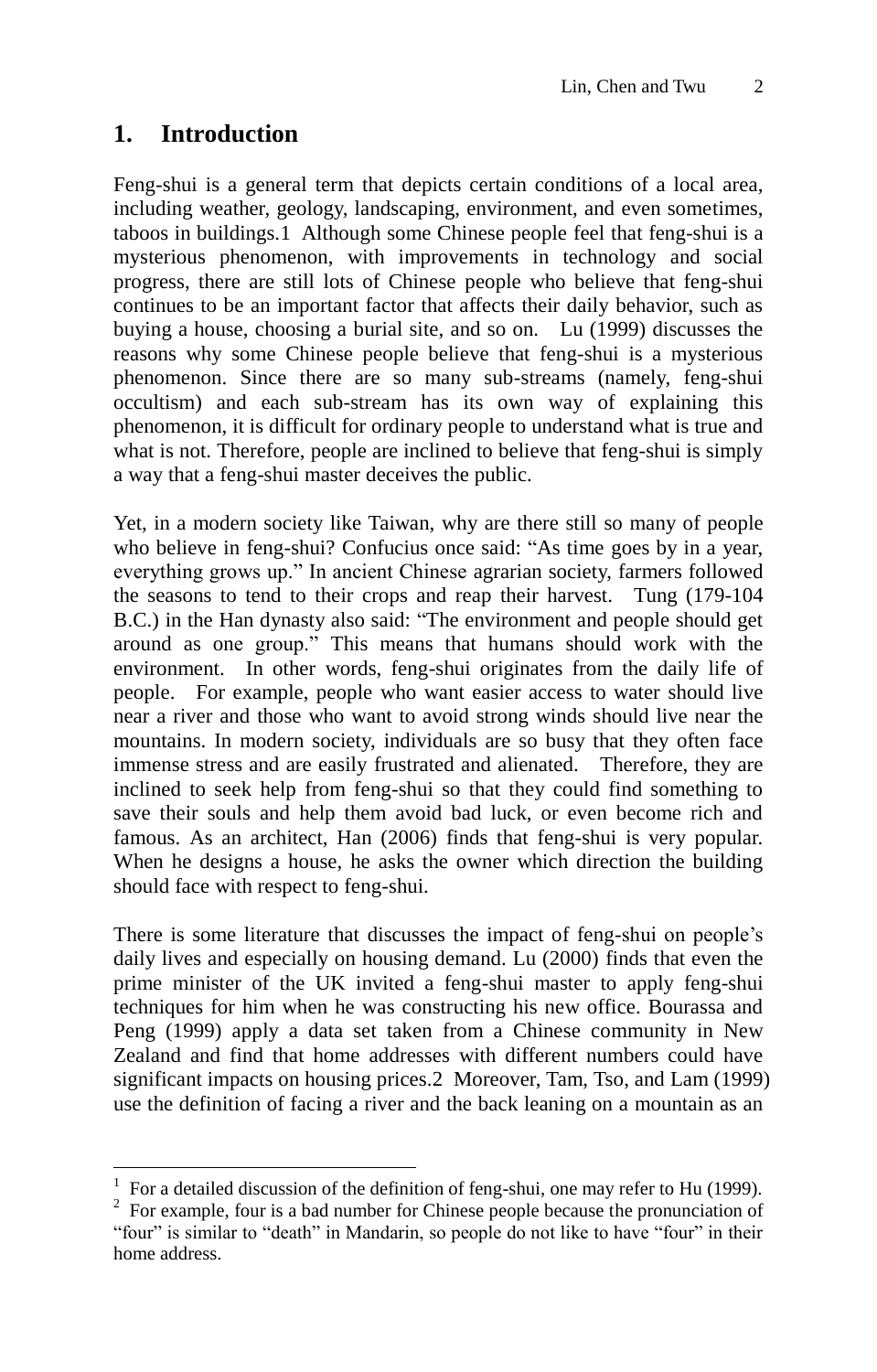index for feng-shui and find that feng-shui has a significant impact on the housing prices in their data set from Hong Kong.

In the Taiwanese housing market, Lin (2007) finds that bad feng-shui may reduce the housing price by 10% on average. Bai et al. (2004) discuss the types of bad feng-shui that homebuyers care about the most, including lu-chun, double-layer road, and dead-end road, etc.3 In the application of a data set from Taichung city, Chen (2004) confirms that lu-chun has a significant impact on housing price. Huang et al. (2005) find that with bad feng-shui, a home seller may reduce the asking price by 6% to 8%. Chuang and Hwa (2008) find that the impact of feng-shui on home buying decisions is dependent on the age of the buyer, but independent from gender, education, and religion.

Moreover, some undesirable facilities are also taken as bad feng-shui in Taiwan. Lee and Ho (1996) have conducted a survey in Taipei to study attitudes toward some of the undesirable facilities, such as funeral parlors, crematories, and cemeteries. Chen (2002), Yang (2003), and Liao (2005) all discuss how Chinese people try to avoid living near death-related facilities. They all agree that it is bad feng-shui for a dwelling unit to be in close proximity to funeral parlors, crematories, and cemeteries.

Since it is clear that Chinese people care very much about feng-shui when they buy or build a new dwelling unit, it is interesting to determine the impact of feng-shui on the price of a dwelling unit. Moreover, Chu (1999) finds that the richer and more famous care about feng-shui more than their less well off peers. So, we would also like to see if the impact is different for dwelling units with different prices. In this study, we apply a large data set with 77,624 dwelling units in Taiwan to estimate the actual impact of feng-shui on housing prices. In order to investigate the magnitude of the impact for different housing units with different prices, we also employ a quantile regression model to estimate our data set.

The paper is constructed as follows: Section 1 is the introduction and literature review. In Section 2, we introduce the hedonic equation and the quantile regression model. The definitions of variables and basic statistics of the data set applied in this study are shown in Section 3. The empirical results are discussed in Section 4. We conclude this study in Section 5.

 $\overline{a}$ 

 $3$  Lu-chun means that a dwelling unit is facing the road in a direct way. For example, a dwelling unit located at the end of dead-end road and directly facing the road so that people in the house could see the entire street.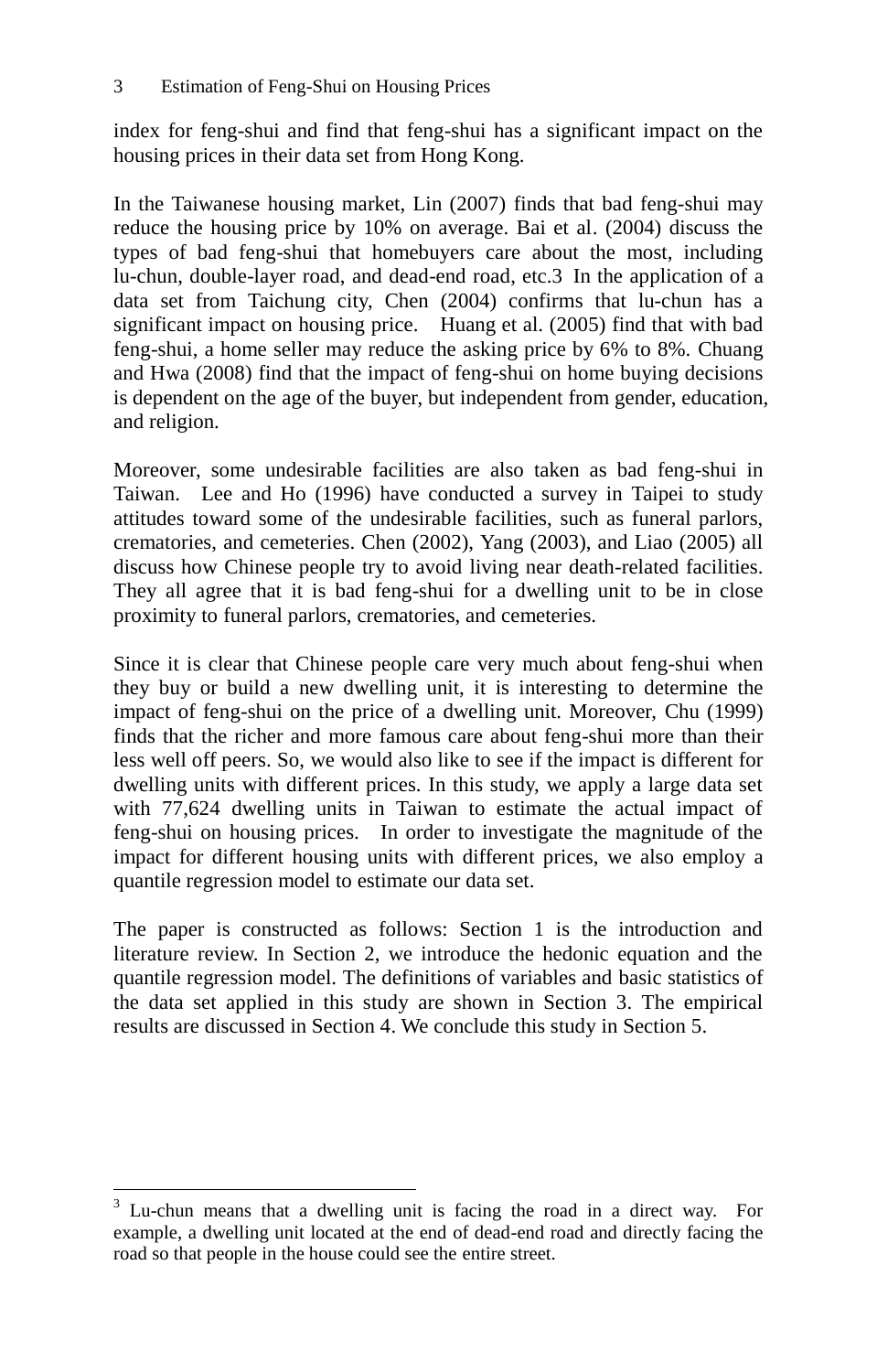## **2. A Quantile Regression on Housing Price**

Rosen (1974) has written a seminal paper on the hedonic model, in that the total price of a house is determined by its characteristics and underlying shadow price for each characteristic.<sup>4</sup> Following the model produced by Rosen (1974), we set up our regression model as a semi-log form as<br> *follows*:<sup>5</sup><br> *LPRICE*<sub>*s*</sub> =  $\beta_0 + \beta_1 SPACE_j + \beta_2 RVIDE_j + \beta_3 AGE_j + \beta_4 FLOOR1_j$ <br> *A TORES CORP AGE FLOOR A CALIFORER AGE FLOOR* follows: 5

(1) Chang (2007).0 1 2 3 4 5 6 7 8 9 10 11 12 13 *j j j j j* <sup>1</sup> *j j j j j i kj l lj m mj n nj j TOPFLOOR GARAGE RATEPUB STEEL NIMBY FS YEAR TYPE CITY* 

where

 $\overline{\phantom{a}}$ 

*LPRICE<sub>i</sub>*: log of total price of a dwelling unit *j*,

*SPACE<sub>i</sub>*: floor space,

 $RWIDE_i$ : width of road,

 $AGE<sub>i</sub>$ : age of dwelling unit,

 $FLOOR1<sub>i</sub>$ : whether the dwelling unit is located on the first floor,

 $TOPFLOOR<sub>i</sub>$ : whether the dwelling unit is located on the top floor,

 $GARAGE<sub>i</sub>$ : whether the dwelling unit comes with a garage,

 $RATEPUB<sub>i</sub>$ : rate of public space,

*STEEL<sub>i</sub>*: whether the dwelling unit *j* is made with steel,

 $NIMBY<sub>i</sub>$ : whether the dwelling unit *j* is near an unwanted public facility,

 $FS_{ki}$ : whether the dwelling unit is near bad feng-shui  $k$ ,

*YEAR*<sub>*lj*</sub>: the *l*-th year of transaction, including 2002, 2003, 2004, 2005, 2006, and 2007,

*TYPEmj*:*m*-th types of building, including efficiency, apartment, high building, single house, and public housing, and

 $CITY_{ni}: n$ -th county to which the dwelling unit belongs.

According to Chu (1999) and Lu (2000), the marginal effect of feng-shui on housing prices could be different for households with different income levels.

<sup>&</sup>lt;sup>4</sup> There is much literature that applies the hedonic model to estimate the total house price, such as Goodman (1978), Goodman and Kawai (1982), Lin (1993), and Kao (2000).

<sup>&</sup>lt;sup>5</sup> There are several literatures that apply a semi-log function form, such as Follain and Malpezzi (1980), Soderberg (2001), Sirmans, MacPherson, and Zietz (2005), and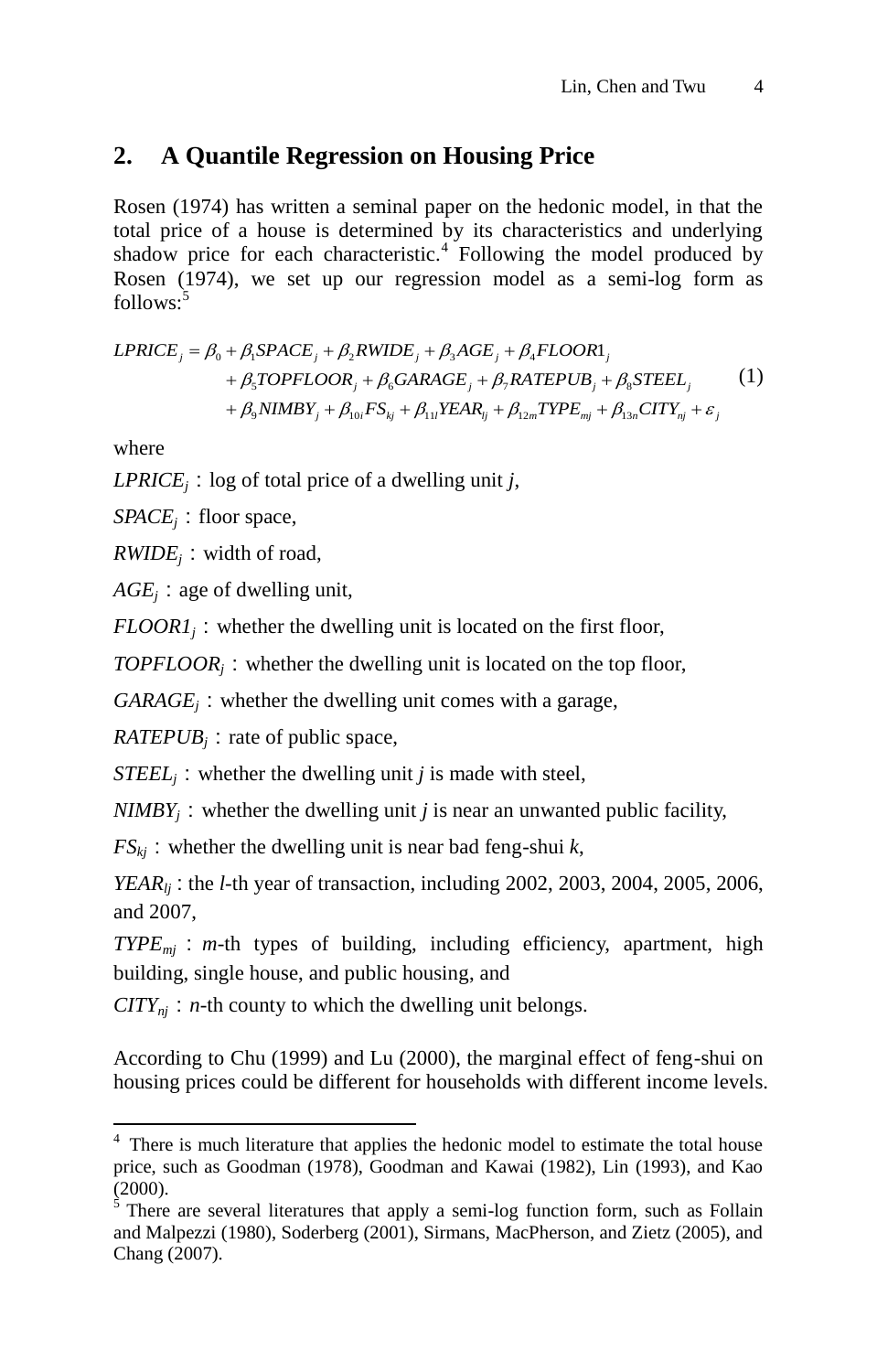This implies that the marginal effect of feng-shui on housing prices for houses with different prices could be different, too, since affluent households usually buy more expensive houses. In order to capture the different impacts of feng-shui on housing prices, we apply a quantile regression here, since ordinary least squares (OLS) can only show the mean effect of feng-shui on housing price.

The quantile regression was first introduced by Koenker and Bassett (1978). They applied the concept of least absolute deviation (LAD) and provided a more robust estimation model. The object function is a sum of the weighted absolute deviation. For instance, if we try to solve the solution under quantile θ, then the share of the number of observations for data less than and above  $\theta$  will be  $\theta$  and 1- $\theta$ . Then, the deviations have weights of 1- $\theta$ and θ. Suppose the housing price equation is as follows:

$$
\ln p_i = x_i' \beta + \varepsilon_i \qquad i = 1, 2, ..., n \tag{2}
$$

The objective function for OLS is

$$
\min_{\beta} \sum_{i=1}^{n} (\ln p_i - x'_i \beta)^2
$$
 (3)

where  $\beta$  is the estimated coefficient under OLS. However, the objective

function under the quantile regression is as follows:  
\n
$$
\min_{\beta} \frac{1}{N} \left[ \theta \sum_{\ln p_i \ge x'_i \beta} |\ln p_i - x'_i \beta| + (1 - \theta) \sum_{\ln p_i \le x'_i \beta} |\ln p_i - x'_i \beta| \right]
$$
\n(4)

The estimated coefficients of the quantile regression of  $\beta_\theta$  can be obtained by solving Equation (4). By solving Equation (4), we obtain the marginal effect of each characteristic on the housing price in different "quantiles".<sup>6</sup>

## **3. Data Description**

 $\overline{\phantom{a}}$ 

The data set applied in this study is from the mortgage data set of one of the largest private banks in Taiwan, between 2002 and 2007. The definitions of

 $6$  For a detailed discussion of quantile regression, one may refer to Kuan (2007). Lately, the quantile regression has been applied in different fields. For example, Chuang and Kuan (2005) have applied quantile regression to the financial market, Hsu (2003) on money demand, Basset and Koenter (1982), Machado and Mata (2005), and Chen and Kuan (2006), and Chen (2006) to the labor market. Finally, Chang and Liao (2006), Zietz, Zietz, and Sirmans (2007), and Chang (2007) have all applied quantile regressions to the real estate market.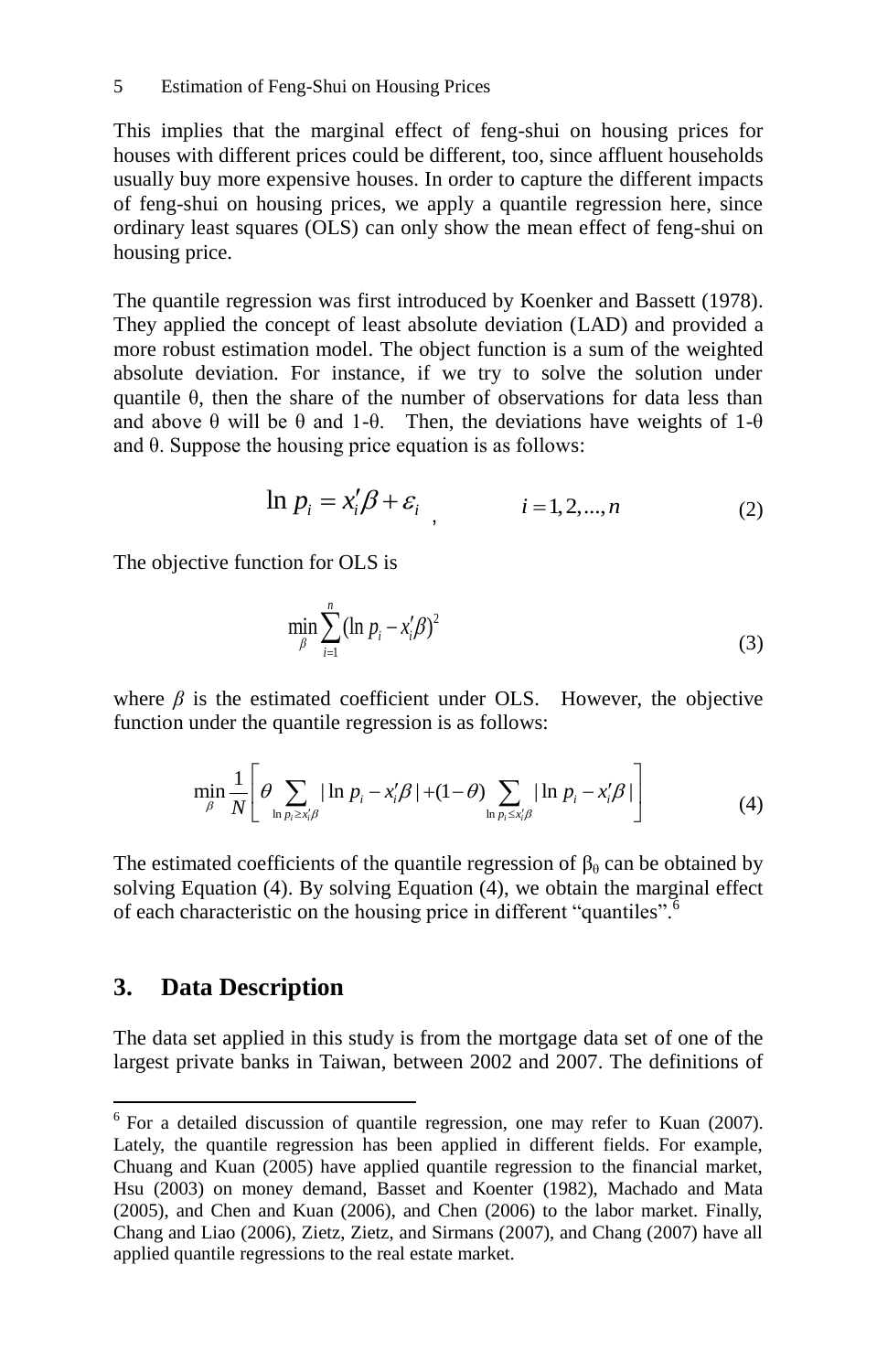the variables are in Table 1 and the basic statistics are in Table 2. In total, there are 76,264 observations in our data set. The data distributions among years and counties are shown in Table 2. One important point that we have to make here for the data set applied in this study is that most of the data are from the five largest cities in Taiwan, including Taipei City, Taipei County, Taichung City, Tainan City, and Kaoshiung City. Table 2 shows that 72.3% of the data observations are from these five cities. Although the mortgage appears to be heavily concentrated in the five major cities, our intuition is that the lending policy for the bank from which applied data is typical for most large private banks in Taiwan. Since the housing markets in the five major cities are generally more prosperous than those of other rural areas in Taiwan, large private banks are more interested in providing mortgages there. Traditionally, people in rural areas who want to obtain a mortgage will usually go to state-owned banks or some other small or private financial institutions, such as credit unions and credit departments of agriculture associations.<sup>7</sup>

In terms of some of the important basic statistics, one may see that the average housing price is NT\$4.77 million in Table 2. The average floor space is 38.11 pins, which is a little larger than the average floor space of the total housing units in Taiwan.<sup>8</sup> The average width of the road where the houses are located is 9.67 meters. The average age of the dwelling units is 11.74 years.<sup>9</sup> The average amount of public space is  $15.8\%$ .<sup>10</sup> Moreover, the percentage of housing units with garages is 19.6%, which is much lower than that of the total housing units in Taiwan  $(51.3\%)$ . <sup>11</sup>

 $\overline{a}$ 

<sup>7</sup> Since we do not have the total distribution of the total housing mortgage in Taiwan, we could not run a test to see if the regional distribution of data is similar to that of the population.

<sup>&</sup>lt;sup>8</sup> One pin is equal to 36 square feet. According to Social Indicators, published by Directorate General of Budget, Accounting and Statistics (DGBAS), Executive Yuan, Taiwan, the average floor space in 2005 of the total housing units in Taiwan is 35.9 pins.

<sup>9</sup> Again, according to Social Indicators, the average age of the total dwelling units is 17.5 years in 2005. It is common to see that the average age of the dwelling units in the market is higher than that as a whole.

 $10<sup>10</sup>$  Since there is no data in the census, we have no idea about the average figure for the total housing units in Taiwan. Traditionally, the amount of public space for a single unit is zero, 10% for a five-floor apartment, and 30% for an apartment that is in a high building. Since there are more and more high rises constructed in Taiwan, the average of the total amount of public space should be quickly increasing.

 $11$  Since most observations in our data set are from the five major cities and parking space is much more expensive there, the average rate of having a garage is lower in our data set.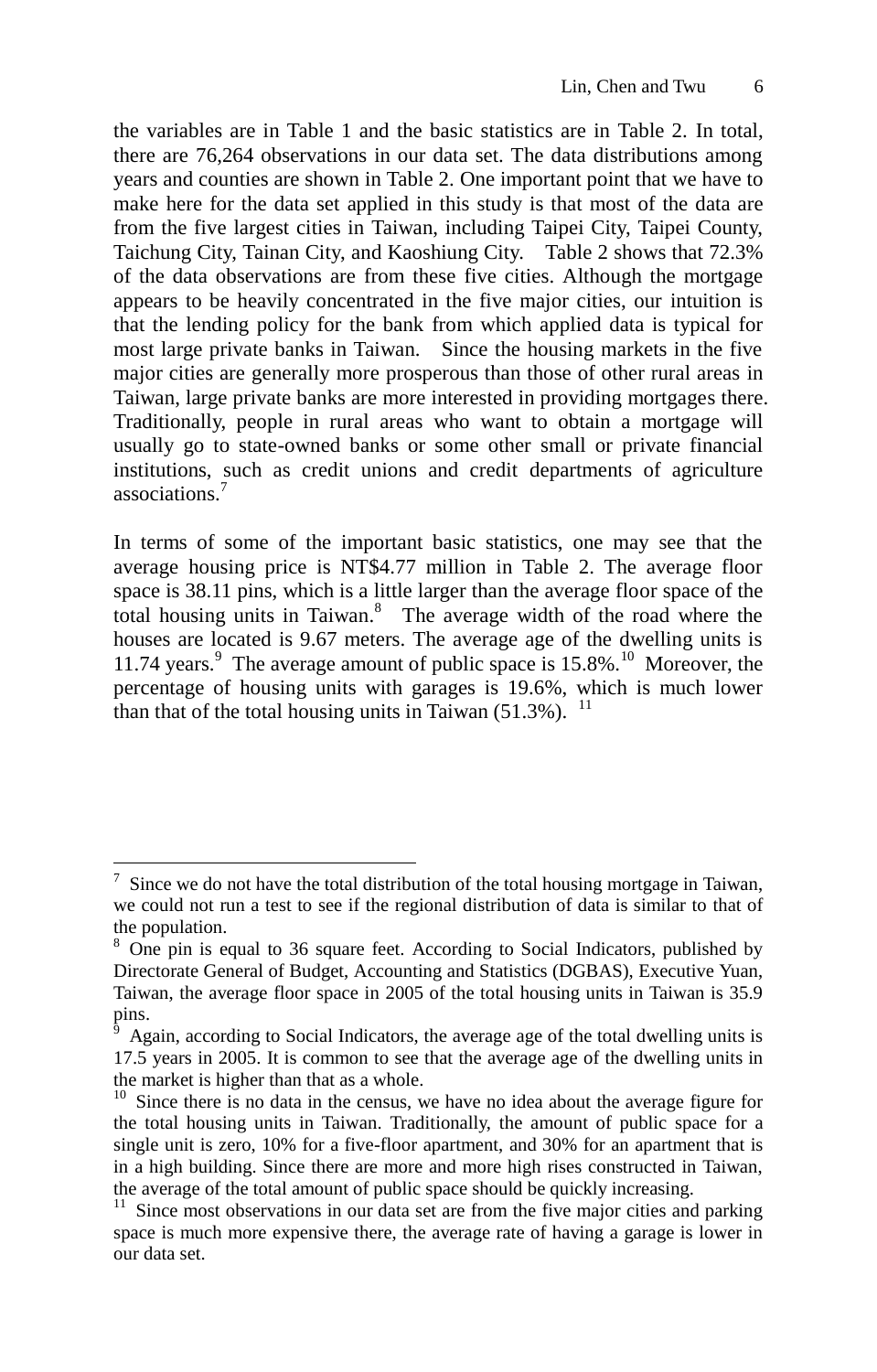| Variables       | Descriptions of variables                                                                      | Expected sign |
|-----------------|------------------------------------------------------------------------------------------------|---------------|
| <b>PRICE</b>    | Total price in transaction                                                                     |               |
| <b>SPACE</b>    | Total floor space                                                                              | $+$           |
| <b>RWIDE</b>    | Width of the road                                                                              | $+$           |
| AGE             | Age of the dwelling unit                                                                       |               |
| FLOOR1          | if the house is located on the first floor, then $FLOOR=1$ ; otherwise $FLOOR=0$               | $+$           |
| <b>TOPFLOOR</b> | If the house is located on the top floor, then $TOPFLOOR=1$ ; otherwise $TOPFLOOR=0$           | $+$           |
| <b>GARAGE</b>   | If there is a garage, then $GARAGE=1$ ; otherwise $GARAGE=0$                                   | $^{+}$        |
| <b>RATEPUB</b>  | The percentage of public space in a dwelling unit                                              |               |
| <b>STEEL</b>    | If the dwelling unit is made of steel, then $STEEL=1$ ; otherwise $STEEL=0$                    | $^{+}$        |
| <b>NIMBY</b>    | If the house is located near an unwanted public facility, then $NIMBY=1$ ; otherwise $NIMBY=0$ |               |
| FS1             | If the house is on lu-chun, then $FS1=1$ ; otherwise $FS=0$                                    |               |
| FS <sub>2</sub> | If the house is located on a dead-end road, then $FS2=1$ ; otherwise $FS2=0$                   |               |
| FS3             | If the house is near a viaduct, then $FS3=1$ ; otherwise $FS3=0$                               |               |
| FS4             | If the house is near a cemetery or a funeral parlour, then $FS4=1$ ; otherwise $FS4=0$         |               |
| FS5             | If the house is near a shrine or a temple, then $FS5=1$ ; otherwise $FS5=0$                    |               |
| FS6             | If the house is located on the fourth floor, then $FS6=1$ ; otherwise $FS6=0$                  |               |
| <b>YEAR</b>     | year dummies, 2007 is the reference group                                                      |               |
|                 | if 2002, then $YEAR1=1$ ; otherwise $YEAR1=0$                                                  |               |
|                 | if 2003, then $YEAR2=1$ ; otherwise $YEAR2=0$                                                  |               |
|                 | if 2004, then $YEAR3=1$ ; otherwise $YEAR3=0$                                                  |               |
|                 | if 2005, then YEAR4=1; otherwise YEAR4=0                                                       |               |
|                 | if 2006, then $YEAR5=1$ ; otherwise $YEAR5=0$                                                  |               |

*(Continued…)*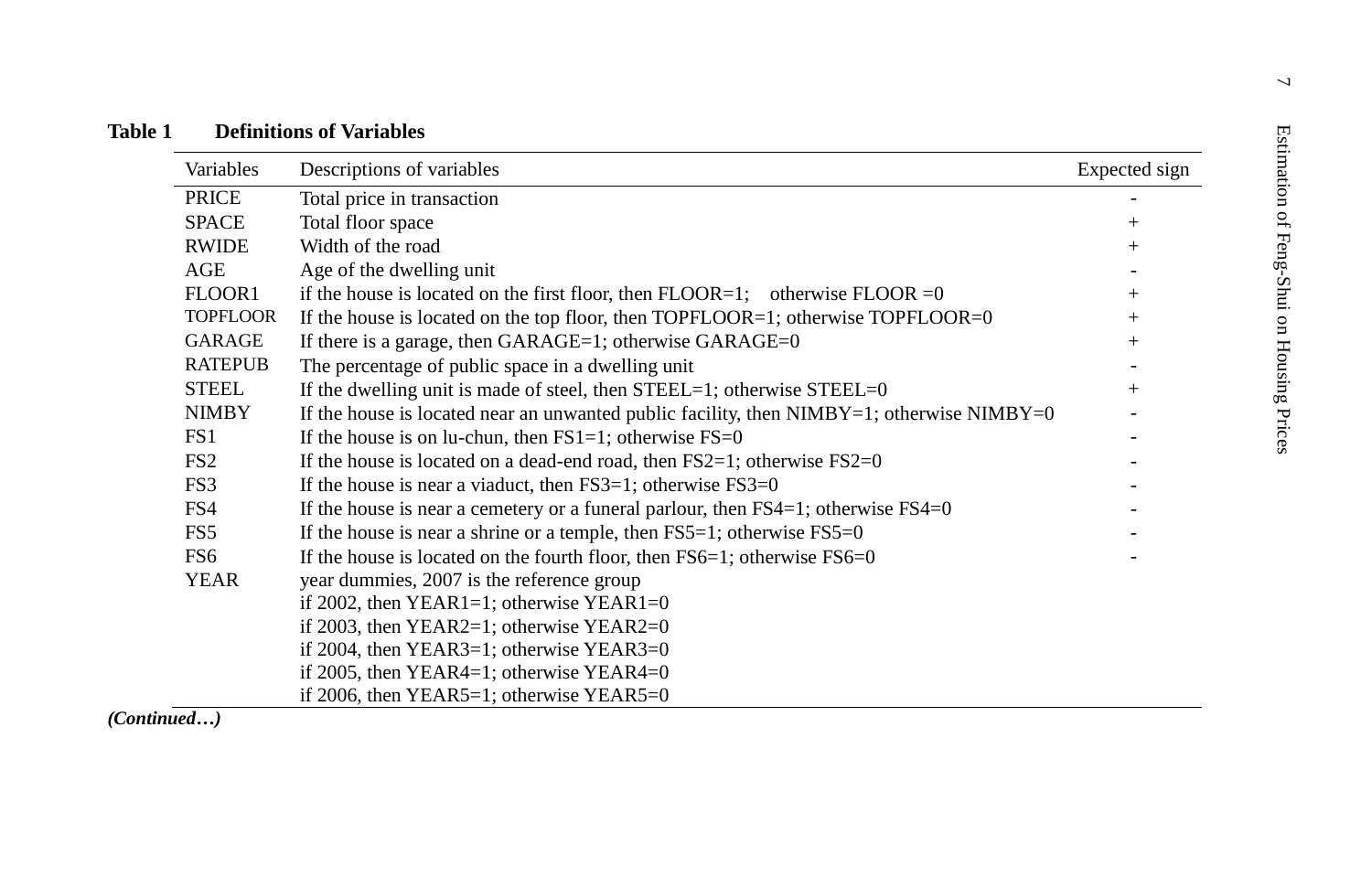#### *(Table 1 continued)*

| <b>TYPE</b> |            | type of building, (The reference group is the high building.) |            |                                                                                                                        | $-/+$ |
|-------------|------------|---------------------------------------------------------------|------------|------------------------------------------------------------------------------------------------------------------------|-------|
|             | $Type1=1$  | <b>EFFICIENCY</b>                                             | $Type1=0$  | otherwise                                                                                                              |       |
|             | Type $2=1$ | <b>APARTMENT</b>                                              | Type $2=0$ | otherwise                                                                                                              |       |
|             | Type $3=1$ | <b>SINGLE HOUSE</b>                                           | Type $3=0$ | otherwise                                                                                                              |       |
|             | Type $4=1$ | <b>VILLA</b>                                                  | Type $4=0$ | otherwise                                                                                                              |       |
|             | Type $5=1$ | <b>PUBLIC HOUSE</b>                                           | Type $5=0$ | otherwise                                                                                                              |       |
| <b>CITY</b> |            |                                                               |            | If the dwelling unit belongs to the county, then $city=1$ , otherwise $city=0$ (the reference group is Taipei County). |       |
|             | $City1=1$  | Keelung City                                                  | $City1=0$  | otherwise                                                                                                              |       |
|             | $City2=1$  | Taipei City                                                   | $City2=0$  | otherwise                                                                                                              |       |
|             | $City3=1$  | <b>Taoyuan County</b>                                         | $City3=0$  | otherwise                                                                                                              |       |
|             | $City4=1$  | Hsinchu City                                                  | $City4=0$  | otherwise                                                                                                              |       |
|             | $City5=1$  | <b>Hsinchu County</b>                                         | $City5=0$  | otherwise                                                                                                              |       |
|             | $City6=1$  | Miaoli County                                                 | $City6=0$  | otherwise                                                                                                              |       |
|             | $City7=1$  | <b>Taichung City</b>                                          | $City7=0$  | otherwise                                                                                                              |       |
|             | $City8=1$  | <b>Taichung County</b>                                        | $City8=0$  | otherwise                                                                                                              |       |
|             | $City9=1$  | Nantou County                                                 | $City9=0$  | otherwise                                                                                                              |       |
|             | $City10=1$ | Changhua County                                               | $City10=0$ | otherwise                                                                                                              |       |
|             | $City11=1$ | <b>Yunlin County</b>                                          | $City11=0$ | otherwise                                                                                                              |       |
|             | $City12=1$ | Chiayi City                                                   | $City12=0$ | otherwise                                                                                                              |       |
|             | $City13=1$ | Chiayi County                                                 | $City13=0$ | otherwise                                                                                                              |       |
|             | $City14=1$ | Tainan City                                                   | $City14=0$ | otherwise                                                                                                              |       |
|             | $City15=1$ | <b>Tainan County</b>                                          | $City15=0$ | otherwise                                                                                                              |       |
|             | $City16=1$ | Kaohsiung City                                                | $City16=0$ | otherwise                                                                                                              |       |
|             | $City17=1$ | <b>Kaohsiung County</b>                                       | $City17=0$ | otherwise                                                                                                              |       |
|             | $City18=1$ | <b>Pingtung County</b>                                        | $City18=0$ | otherwise                                                                                                              |       |
|             | $City19=1$ | Hualien County                                                | $City19=0$ | otherwise                                                                                                              |       |
|             | $City20=1$ | <b>Yilan County</b>                                           | $City20=0$ | otherwise                                                                                                              |       |

*Source:* This study.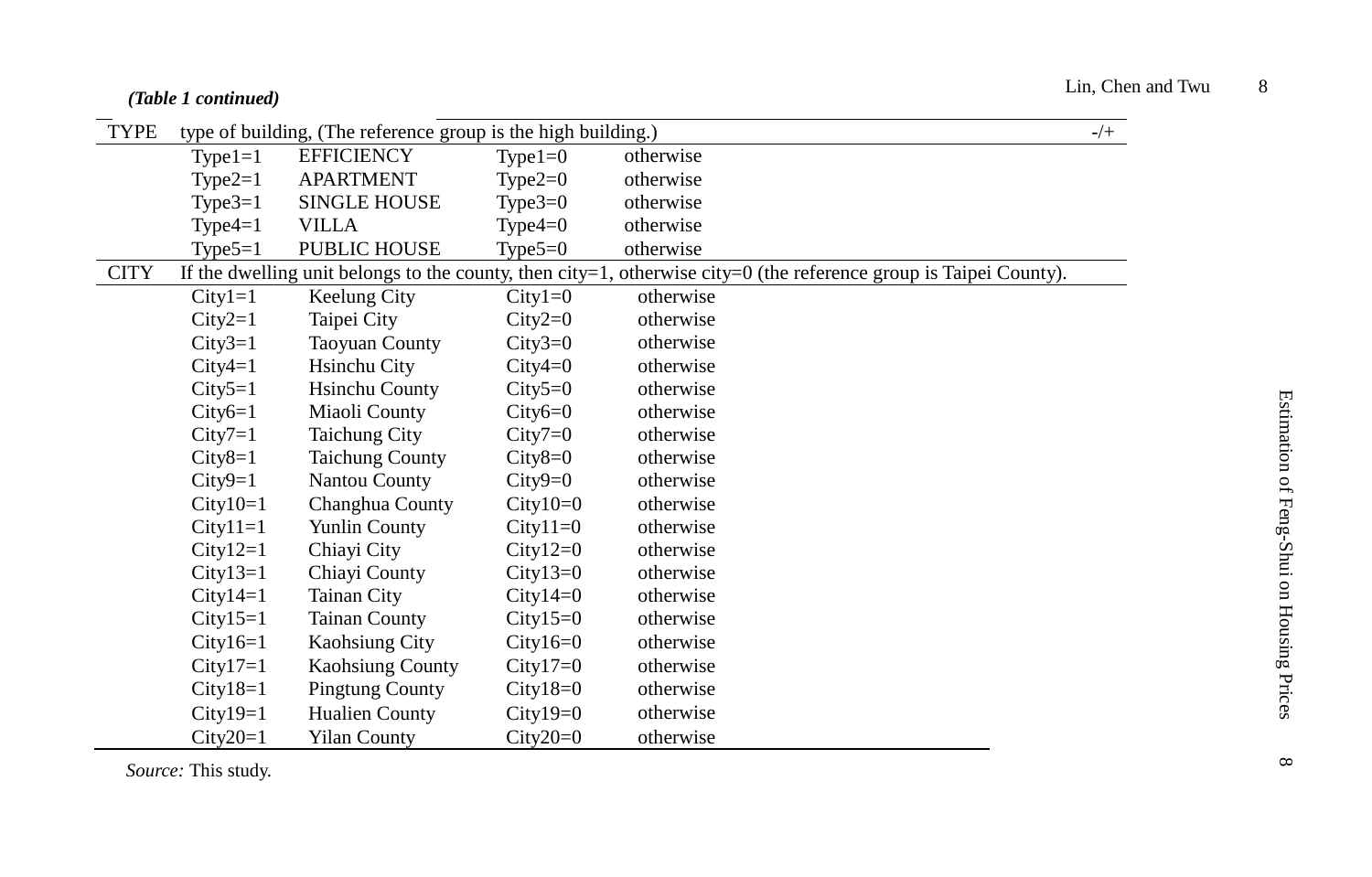| Variables                              | Mean  | S.D.                     | Minimum          | Maximum      |
|----------------------------------------|-------|--------------------------|------------------|--------------|
| PRICE (NT\$0,000)                      | 477.1 | 411.9                    | 11.7             | 19367        |
| SPACE (square pins)                    | 38.1  | 17.3                     | 5.4              | 312.4        |
| RWIDE (meters)                         | 9.7   | 7                        | 1.2              | 80           |
| AGE (year)                             | 11.7  | 9.9                      | $\overline{0}$   | 54.67        |
| $FLOOR1$ $(\%)$                        | 5.5   | 22.7                     | $\overline{0}$   | 100          |
| TOPFLOOR (%)                           | 13    | 33.7                     | $\overline{0}$   | 100          |
| GARAGE (%)                             | 19.6  | 39.7                     | $\mathbf{0}$     | 100          |
| RATEPUB (%)                            | 15.8  | 13.3                     | $\boldsymbol{0}$ | 87.7         |
| $STEEL(\%)$                            | 0.2   | 4.9                      | $\boldsymbol{0}$ | 100          |
| NIMBY(%)                               | 2.2   | 14.7                     | $\boldsymbol{0}$ | 100          |
| The house is on lu-chun $(FS1)(\%)$    | 1     | $\overline{\phantom{0}}$ | $\Omega$         | 1            |
| The house is located on a dead-end     |       |                          |                  |              |
| road (FS2) (%)                         | 1.8   |                          | $\mathbf{0}$     | 1            |
| The house is near a viaduct (FS3) (%)  | 1.4   |                          | $\mathbf{0}$     | 1            |
| The house is near a cemetery or a      |       |                          |                  |              |
| funeral parlor $(FS4)$ $(\%)$          | 0.4   | $\overline{a}$           | $\boldsymbol{0}$ | 1            |
| The house is near a shrine or a temple |       |                          |                  |              |
| (FS5)(%                                | 1.3   | $\overline{a}$           | $\overline{0}$   | $\mathbf{1}$ |
| The house is located on the fourth     |       |                          |                  |              |
| floor $(FS6)$ $(\%)$                   | 9.1   |                          | $\boldsymbol{0}$ | 1            |
| EFFICIENCY (%)                         | 2.6   | $\overline{a}$           | $\boldsymbol{0}$ | 1            |
| APARTMENT (%)                          | 24.3  | $\overline{a}$           | $\boldsymbol{0}$ | 1            |
| HIGH BUILDING (%)                      | 50.4  | $\overline{a}$           | $\overline{0}$   | 1            |
| SINGLE HOUSE (%)                       | 16.8  | $\overline{a}$           | $\overline{0}$   | $\mathbf{1}$ |
| VILLA $(%)$                            | 3.2   | $\overline{a}$           | $\mathbf{0}$     | 1            |
| PUBLIC HOUSE (%)                       | 2.8   | $\overline{a}$           | $\boldsymbol{0}$ | 1            |
| Keelung City $(\% )$                   | 1.5   |                          | $\mathbf{0}$     | 1            |
| Taipei City (%)                        | 12.3  |                          | $\overline{0}$   | 1            |
| Taipei County (%)                      | 22.4  | $\overline{a}$           | $\overline{0}$   | 1            |
| Taoyuan County (%)                     | 10.7  | $\overline{a}$           | $\boldsymbol{0}$ | $\mathbf{1}$ |
| Hsinchu City (%)                       | 2.3   | $\overline{a}$           | $\boldsymbol{0}$ | 1            |
| Hsinchu County (%)                     | 2.2   | $\overline{a}$           | $\boldsymbol{0}$ | 1            |
| Miaoli County (%)                      | 0.9   | $\overline{a}$           | $\mathbf{0}$     | 1            |
| Taichung City (%)                      | 11.8  | $\overline{a}$           | $\overline{0}$   | 1            |
| Taichung County (%)                    | 3.5   | $\overline{a}$           | $\mathbf{0}$     | 1            |
| Nantou County (%)                      | 0.2   | $\overline{a}$           | $\boldsymbol{0}$ | 1            |
| Changhua County (%)                    | 2.7   | $\overline{a}$           | $\boldsymbol{0}$ | 1            |
| Yunlin County (%)                      | 0.5   | $\overline{\phantom{0}}$ | $\mathbf{0}$     | 1            |
| Chiayi City (%)                        | 1.1   | $\overline{a}$           | $\boldsymbol{0}$ | 1            |
| Chiayi County (%)                      | 0.4   | $\overline{a}$           | $\boldsymbol{0}$ | 1            |
| Tainan City (%)                        | 5.6   | $\overline{a}$           | $\boldsymbol{0}$ | 1            |
| Tainan County (%)                      | 3.7   | $\overline{a}$           | $\boldsymbol{0}$ | 1            |
| Kaohsiung City (%)                     | 10.2  | $\overline{a}$           | $\boldsymbol{0}$ | 1            |
| Kaohsiung County (%)                   | 3.7   | $\overline{a}$           | $\overline{0}$   | 1            |
| Pingtung County (%)                    | 0.9   | $\overline{a}$           | $\overline{0}$   | $\mathbf{1}$ |
| Hualien County (%)                     | 1.9   | $\overline{a}$           | $\boldsymbol{0}$ | $\mathbf{1}$ |
| Yilan County (%)                       | 1.3   | $\overline{a}$           | $\overline{0}$   | $\mathbf{1}$ |

## **Table 2 Basic Statistics**

*(Continued…)*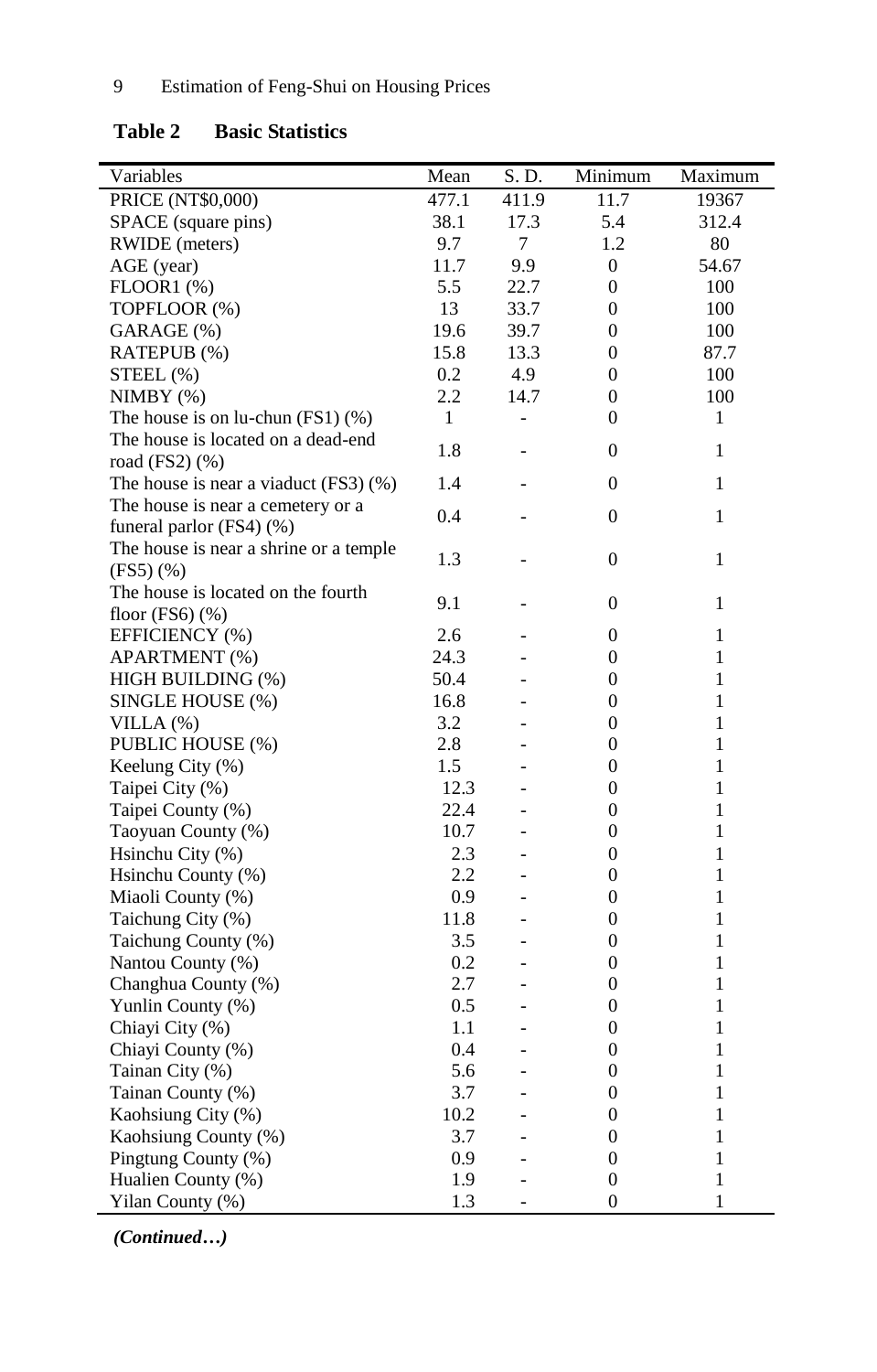| Variables | Mean | S. D. | Minimum | Maximum |
|-----------|------|-------|---------|---------|
| 2002(%)   | 11.5 |       |         |         |
| 2003(%)   | 11.7 |       |         |         |
| 2004(%)   | 29   |       |         |         |
| 2005(%)   | 30.6 |       |         |         |
| 2006(%)   | 10.1 |       |         |         |
| 2007(%)   | 71   |       |         |         |

*(Table 2 continued)*

*Source:* This study.

 $\overline{a}$ 

In terms of type of housing unit, Table 2 shows that about half (50.4%) of the housing units are located in high-rises, while 24.3% of the housing units are located in five-floor apartments. Traditionally, most apartments are located in five-floor buildings in Taiwan.<sup>12</sup> Moreover, 16.8% of the housing units are single houses and most of them are located in central and southern Taiwan.

Since this study is focused on the impact of feng-shui on housing prices, here, we would like to discuss in detail on how feng-shui may affect housing prices.

(1) Lu-chun: according to feng-shui, a household that lives in a dwelling unit with lu-chun may have a higher chance of losing money and may easily become injured. Bai et al. (2002), Huang et al. (2005), and Lin (2007) have conducted surveys and confirm that Chinese people do not like to live in a house with lu-chun. The study by Chen (2004) also finds that lu-chun has a negative impact on housing price. We conclude that, other things being equal, a house with lu-chun should have a lower price.

(2) Dead-end road: in a dead-end road, "chi" cannot freely flow and there might be stagnant "chi".<sup>13</sup> Therefore, people who live on a dead-end road will have fewer chances to gain wealth and fame. Since Chinese people do not like to live on a dead-end road, we expect that a dwelling unit located on a dead-end road will have a lower price.

(3) Near a viaduct: if a house is near a viaduct, it appears that the house is cut by the viaduct and so the household inside the house will feel uncomfortable and even may find it difficult to sleep. Therefore, the impact of a viaduct on housing price should be negative too.

<sup>&</sup>lt;sup>12</sup> According to the Building Technology Regulation, published by the Ministry of Interior Affairs of Taiwan since 1945, an elevator is required for a new building if it is higher than five floors. Since then, most apartment buildings have five floors.

 $13$  In Daoism, "chi" is a kind of energy which could float around inside the human body or in space.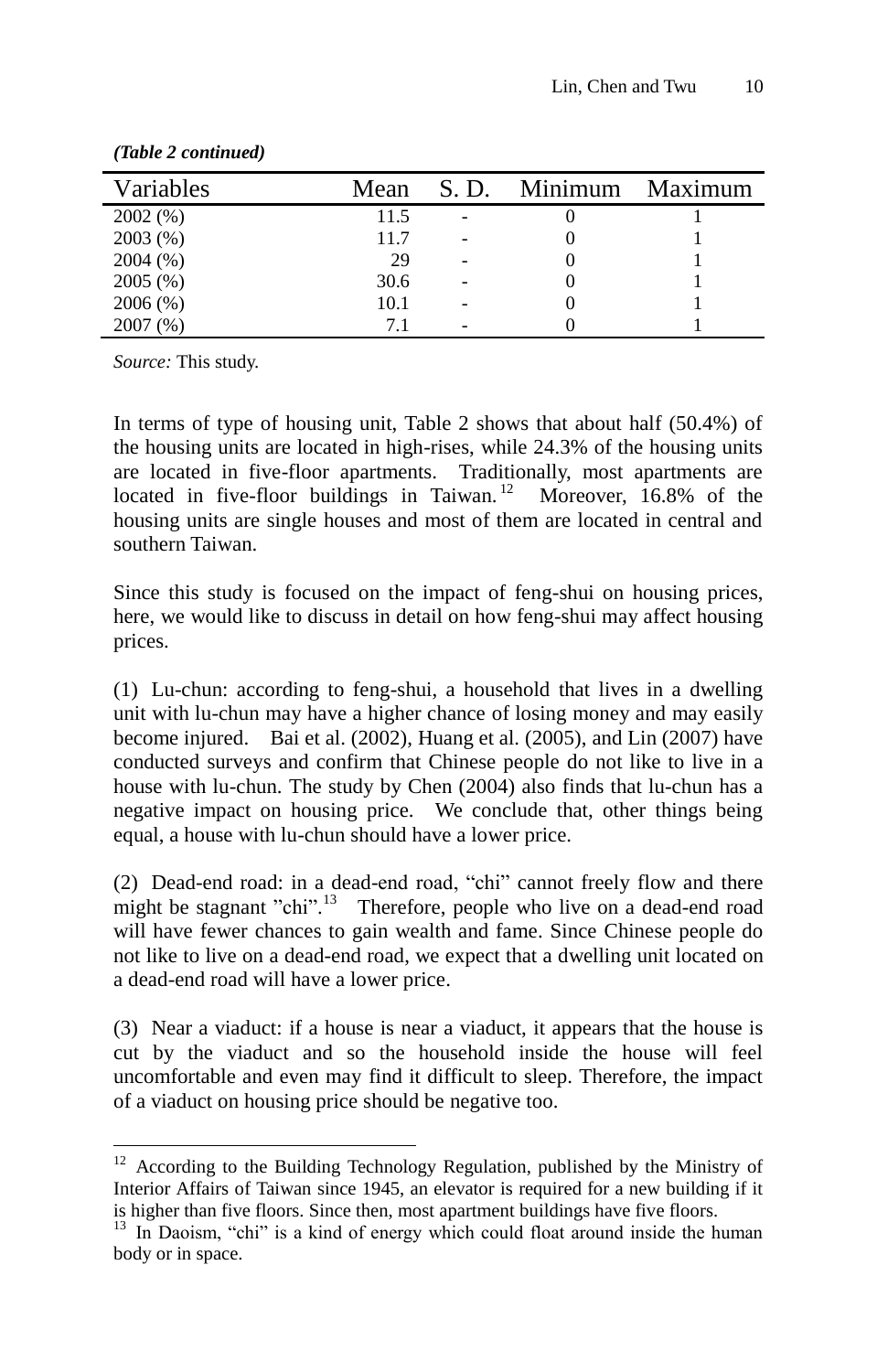(4) Near a cemetery or funeral parlor: if a house is near a cemetery or a funeral parlor, it may easy to gather yin-chi.<sup>14</sup> Since most Chinese people do not like yin-chi, we expect that cemeteries and funeral parlors should have a negative impact on housing price.

(5) Near a temple or shrine: if a dwelling unit is near a temple or shrine, it may have to endure more noise pollution and also more air pollution too.<sup>15</sup> Therefore, the housing price near a temple or a shrine should be lower.

(6) Located on the fourth floor: since the pronunciation of "four" is similar to "death" in Mandarin, traditionally, "four" is a bad luck number. Therefore, we expect that the price of a dwelling unit located on the fourth floor should be lower than a dwelling unit located on other floors.

In Table 3, we find that the average prices for houses with lu-chun, located on a dead-end road, near a temple or shrine, or on the fourth floor are lower than those otherwise. However, the average prices for dwelling units near a viaduct or cemetery or funeral parlor have higher average prices than those otherwise. We guess that a possible reason for these scenarios in our data set is because most houses near a viaduct, cemetery, or funeral parlor in our data set are located in downtown and therefore, their average prices are higher.

| <b>Table 3</b> | <b>Average Housing Prices with Different Kinds of Feng-shui</b> |
|----------------|-----------------------------------------------------------------|
|                | <b>Unit: NT\$10,000</b>                                         |

| <b>FENG-SHUI</b>                                        | Sample | Size Mean | SD     |
|---------------------------------------------------------|--------|-----------|--------|
| The house is on lu-chun                                 | 762    | 454.89    | 224.56 |
| The house is not on lu-chun                             | 76862  | 477.29    | 413.32 |
| The house is located on a dead end road                 | 1402   | 397.58    | 270.78 |
| The house is not located on a dead end.<br>road         | 76222  | 478.54    | 413.90 |
| The house is near a viaduct.                            | 1048   | 615.97    | 470.08 |
| The house is not near a viaduct                         | 76576  | 475.17    | 410.72 |
| The house is near a cemetery or a funeral<br>parlor     | 306    | 511.26    | 291.52 |
| The house is not near a cemetery or a<br>funeral parlor | 77318  | 476.94    | 412.30 |
| The house is near a shrine or a temple.                 | 1020   | 438.13    | 252.43 |
| The house is not near a shrine or a temple.             | 76604  | 477.59    | 413.58 |
| The house is located on the fourth floor                | 7099   | 410.02    | 334.58 |
| The house is not located on the fourth<br>floor         | 70525  | 483.82    | 418.29 |

Source: This study.

 $\overline{a}$  $14$  Yin-chi is a kind of chi that comes from the death or death related places.

<sup>&</sup>lt;sup>15</sup> Chinese people like to burn joss paper money to the gods or their ancestors in temples during certain holidays, and this may produce pollution during those days.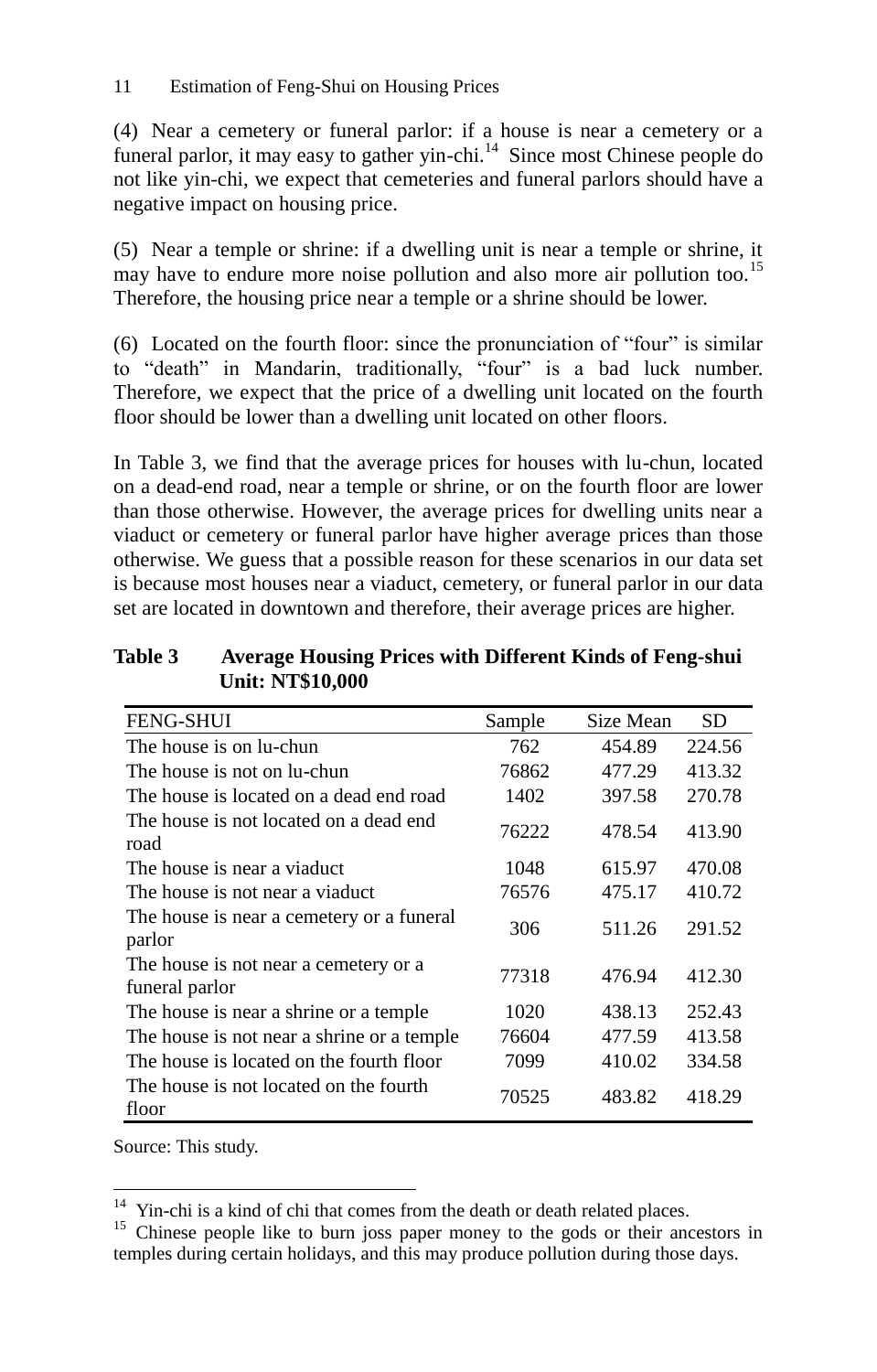## **4. The Estimation of the Impact of Feng-shui on Housing Price**

By applying our data set in Equation (1), the estimated results for both the OLS and quantile regressions are shown in Table  $4.^{16}$  The adjusted R-squares in OLS is 0.777, while the pseudo R-squares at different quantiles are between 0.492 and 0.587. Moreover, most estimated coefficients are significant under the 95% significance level. Overall speaking, the estimated results are satisfactory.

FLOOR (0.0187), RWIDE (0.0043), GARAGE (0.1301), FLOOR1 (0.1561), TOPFLOOR (0.0009), and STEEL (0.1618) all have significantly positive coefficients both in OLS and all quantiles as expected. On the other hand, AGE (-0.0055), RATEPUB (-0.0238), and NIMBY (-0.0657) all have significantly negative coefficients both in OLS and all quantiles, which are again consistent with our expectations.

Moreover, it will be interesting to see the changes of the estimated coefficients for some major variables in different quantiles. For floor space, we can see that the coefficient of floor space increases from 0.0189 in the 0.1 quantile to 0.0201 in the 0.9 quantile. This result shows that high-income individuals would like to pay more for larger housing units.<sup>17</sup> The coefficient of road width (RWIDE) also increases from 0.0023 in the 0.1 quantile to 0.0059 in the 0.9 quantile. The result shows that the willingness-to-pay for a wider road increases as the homeowner income increases. <sup>18</sup> The coefficient of AGE decreases from -0.0118 for the 0.1 quantile to -0.0017 for the 0.9 quantile. There are two reasons: first, the depreciation rate for housing units is higher for expensive houses. Secondly, the affluent may pay a higher unit price for newer houses.

The variable of public space shows a negative coefficient (-0.0238) which means that on average, Taiwanese people prefer a house with less public space. However, when we run the quantile regressions, we see quite a different impact that public space has on housing units with different prices. In Table 4, we see that for cheaper houses (quantile 0.1), the coefficient of public space is negative (-0.1393) and then the coefficient gradually becomes positive. In fact, the coefficient of public space becomes 0.0972 with the most expensive houses (0.9 quantile).

 $\overline{a}$ 

<sup>&</sup>lt;sup>16</sup> The estimations for the 5 quantiles are shown in Table 4, including the 0.1, 0.25, 0.5, 0.75, and 0.9 quantiles.

<sup>&</sup>lt;sup>17</sup> In the recent housing market in Taiwan, one can see that there are more and more large housing units sold with higher unit prices. For luxury housing units, the developers intend to build houses with better materials and better design and so on, which also contribute to a higher unit price.

<sup>&</sup>lt;sup>18</sup> For most cities in Taiwan, a wider road usually means that it is located in downtown or a new town which implies that it is a more expensive area.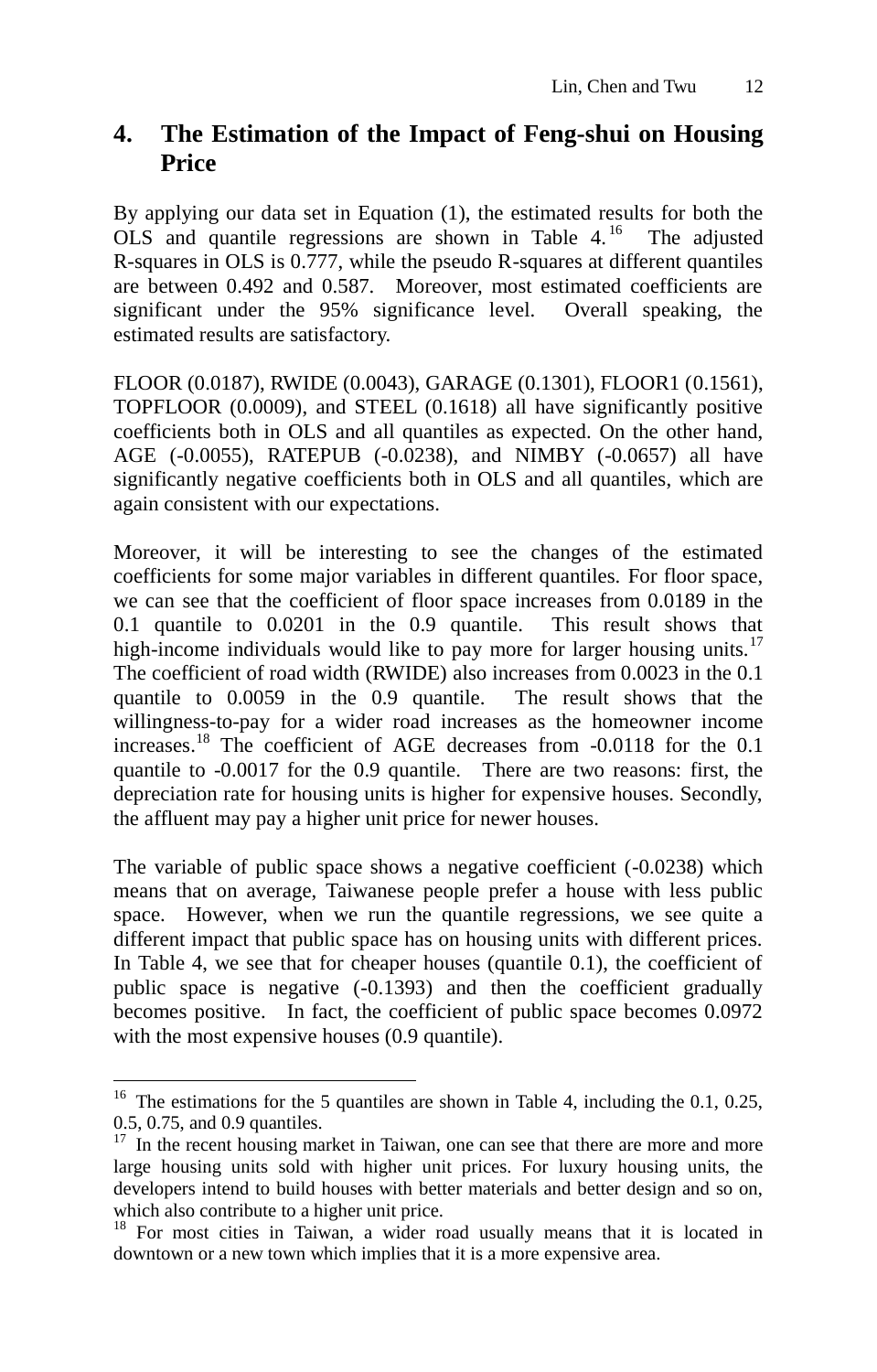| <b>MODEL</b>                   |           | OLS                                                                                                                                                 |                                             | 0.1     |                         | 0.25          |    |          | 0.5             |    |                     | 0.75          |     |                                                                            | 0.9           |     |
|--------------------------------|-----------|-----------------------------------------------------------------------------------------------------------------------------------------------------|---------------------------------------------|---------|-------------------------|---------------|----|----------|-----------------|----|---------------------|---------------|-----|----------------------------------------------------------------------------|---------------|-----|
| Variables                      | Coef      | T-value                                                                                                                                             | Coef. T-value                               |         |                         | Coef. T-value |    |          | Coef. T-value   |    |                     | Coef. T-value |     |                                                                            | Coef. T-value |     |
| <b>INTERCEPT</b>               |           | 5.7624 833.16 *** 5.4750 375.71 *** 5.6067 636.55 *** 5.74 770.54 *** 5.8712 627.45 *** 5.9702 468.75 ***                                           |                                             |         |                         |               |    |          |                 |    |                     |               |     |                                                                            |               |     |
| <b>SPACE</b>                   |           | $0.0187$ 243.13 *** $0.0189$ 86.33 *** $0.0193$ 140.81 *** $0.02$ 154.21 *** 0.0196 170.50 *** 0.0201 124.30 ***                                    |                                             |         |                         |               |    |          |                 |    |                     |               |     |                                                                            |               |     |
| <b>RWIDE</b>                   | 0.0043    | $25.20$ *** 0.0023                                                                                                                                  |                                             |         |                         |               |    |          |                 |    |                     |               |     | 7.96 *** 0.0033 17.58 *** 0.00 21.81 *** 0.0051 20.80 *** 0.0059 20.38 *** |               |     |
| AGE                            |           | $-0.0055$ $-34.29$ *** $-0.0118$ $-31.58$ *** $-0.0089$ $-37.48$ *** $-0.01$ $-37.66$ *** $-0.0037$ $-18.23$ *** $-0.0017$                          |                                             |         |                         |               |    |          |                 |    |                     |               |     |                                                                            | $-6.30$       | *** |
| FLOOR1                         | 0.1561    | 33.30 *** 0.0922 13.29 *** 0.1036 20.28 *** 0.15 26.98 *** 0.1897 26.40                                                                             |                                             |         |                         |               |    |          |                 |    |                     |               |     | $***$ 0.2321                                                               | 30.42         | *** |
| <b>TOPFLOOR</b>                | 0.0009    | 0.27                                                                                                                                                | $-0.0271$ $-4.16$ *** $-0.0057$ $-1.32$     |         |                         |               |    | 0.01     | 2.38            | ** | 0.0192              | 4.78          |     | $*** 0.0188$                                                               | 3.96          | *** |
| GARAGE                         | 0.1301    | ***<br>42.00                                                                                                                                        | $0.1188$ 21.85 *** $0.1095$ 26.52 ***       |         |                         |               |    | 0.11     | 31.27           |    | *** $0.1304$        |               |     | $33.18$ *** 0.1134                                                         | 29.12         | *** |
| <b>RATEPUB</b>                 | $-0.0238$ | $-1.78$<br>∗                                                                                                                                        | $-0.1393$ $-6.86$ *** $-0.0663$ $-4.10$ *** |         |                         |               |    | 0.01     | 0.53            |    | 0.0725              | 3.83          | *** | 0.0972                                                                     | 3.55          | *** |
| <b>STEEL</b>                   | 0.1618    | 7.69                                                                                                                                                | *** $0.1836$ 5.45                           |         | *** $0.1554$ 6.38 ***   |               |    | 0.19     | 8.78            |    | *** $0.1071$        | 5.79          | *** | 0.0595                                                                     | 1.87          | ∗   |
| <b>NIMBY</b>                   | $-0.0657$ | $-9.41$                                                                                                                                             | *** $-0.0407 -2.68$                         |         | *** $-0.0493 -5.75$ *** |               |    |          | $-0.05 - 5.25$  |    | *** $-0.0737$       | $-7.57$       | *** | $-0.0720$                                                                  | -6.61         | *** |
| FS1                            | $-0.0102$ | $-0.98$                                                                                                                                             | 0.0205                                      | 1.13    | 0.0131                  | 0.90          |    | $0.00 -$ | $-0.39$         |    | $-0.0061 - 0.46$    |               |     | $-0.0162 - 1.19$                                                           |               |     |
| FS <sub>2</sub>                | $-0.0595$ | $-7.54$                                                                                                                                             | *** $-0.0238 - 0.92$                        |         | $-0.0277 - 2.35$        |               | ** |          | $-0.04$ $-4.22$ |    |                     |               |     | *** $-0.0505 -4.13$ *** $-0.0511 -4.13$                                    |               | *** |
| FS3                            | $-0.0427$ | $-4.76$ *** 0.0016                                                                                                                                  |                                             | 0.07    | 0.0026                  | 0.29          |    |          | $-0.02 -2.54$   |    |                     |               |     | ** $-0.0739$ $-7.07$ *** $-0.1071$ $-8.75$                                 |               | *** |
| FS4                            | $-0.0826$ | $-5.06$                                                                                                                                             | *** $-0.1273$                               | $-4.04$ | $*** -0.0688 -2.34$     |               | ** |          | $-0.08$ $-3.01$ |    | *** $-0.0257 -1.04$ |               |     | $-0.0228 - 1.62$                                                           |               |     |
| FS <sub>5</sub>                |           | $-0.0350 - 3.86$ *** 0.0267                                                                                                                         |                                             | 1.48    | $-0.0023$               | $-0.20$       |    |          | $-0.03 - 4.53$  |    |                     |               |     | *** $-0.0383 -4.04$ *** $-0.0628$ $-5.16$                                  |               | *** |
| FS6                            |           | $-0.0398$ $-10.77$ *** $-0.0405$ $-6.74$ *** $-0.0331$ $-8.28$ *** $-0.04$ $-9.94$ *** $-0.0412$ $-8.41$                                            |                                             |         |                         |               |    |          |                 |    |                     |               |     | $*** -0.0333 -5.81$                                                        |               | *** |
| <b>EFFICIENCY</b> <sup>a</sup> |           | $-0.3925$ $-57.66$ $***$ $-0.4260$ $-24.79$ $***$ $-0.3959$ $-45.58$ $***$ $-0.39$ $-46.87$ $***$ $-0.3503$ $-32.46$ $***$ $-0.2937$ $-23.50$ $***$ |                                             |         |                         |               |    |          |                 |    |                     |               |     |                                                                            |               |     |
| <b>APARTMENT</b>               |           | $-0.0543$ $-15.06$ *** $-0.0282$ $-4.19$ *** $-0.0230$ $-5.71$ *** $-0.03$ $-8.36$ *** $-0.0529$ $-12.51$ *** $-0.0755$ $-12.53$ ***                |                                             |         |                         |               |    |          |                 |    |                     |               |     |                                                                            |               |     |
| <b>SINGLE HOUSE</b>            | 0.3986    | 82.50 *** 0.2866 32.30 *** 0.3378 52.24 *** 0.40 62.10 *** 0.4511 65.82 *** 0.4663 54.77 ***                                                        |                                             |         |                         |               |    |          |                 |    |                     |               |     |                                                                            |               |     |
| VILLA                          | 0.3404    | 46.34 *** 0.2414 19.40 *** 0.2652 29.94 *** 0.32 38.75 *** 0.3886 43.66 *** 0.4084                                                                  |                                             |         |                         |               |    |          |                 |    |                     |               |     |                                                                            | 31.30         | *** |
| PUBLIC HOUSE                   |           | $-0.1970$ $-30.26$ *** $-0.1810$ $-13.54$ *** $-0.1828$ $-24.13$ *** $-0.21$ $-22.28$ *** $-0.2016$ $-18.53$ *** $-0.1909$ $-17.94$ ***             |                                             |         |                         |               |    |          |                 |    |                     |               |     |                                                                            |               |     |
| KEELUNG CITY <sup>b</sup>      |           | $-0.6126 - 71.68$ *** $-0.5705 - 46.58$ *** $-0.6189 - 78.11$ *** $-0.63$ $-70.16$ *** $-0.6550 - 92.38$ *** $-0.6639 - 32.76$ ***                  |                                             |         |                         |               |    |          |                 |    |                     |               |     |                                                                            |               |     |
| <b>TAIPEI CITY</b>             | 0.4877    | $129.09$ *** $0.4619$ 57.33 *** $0.4680$ 93.96 *** $0.48$ 107.59 *** $0.5106$ 97.42 *** $0.5402$                                                    |                                             |         |                         |               |    |          |                 |    |                     |               |     |                                                                            | 79.43         | *** |

**Table 4 The Estimation Results of OLS and Quantile Regressions**

*(Continued…)*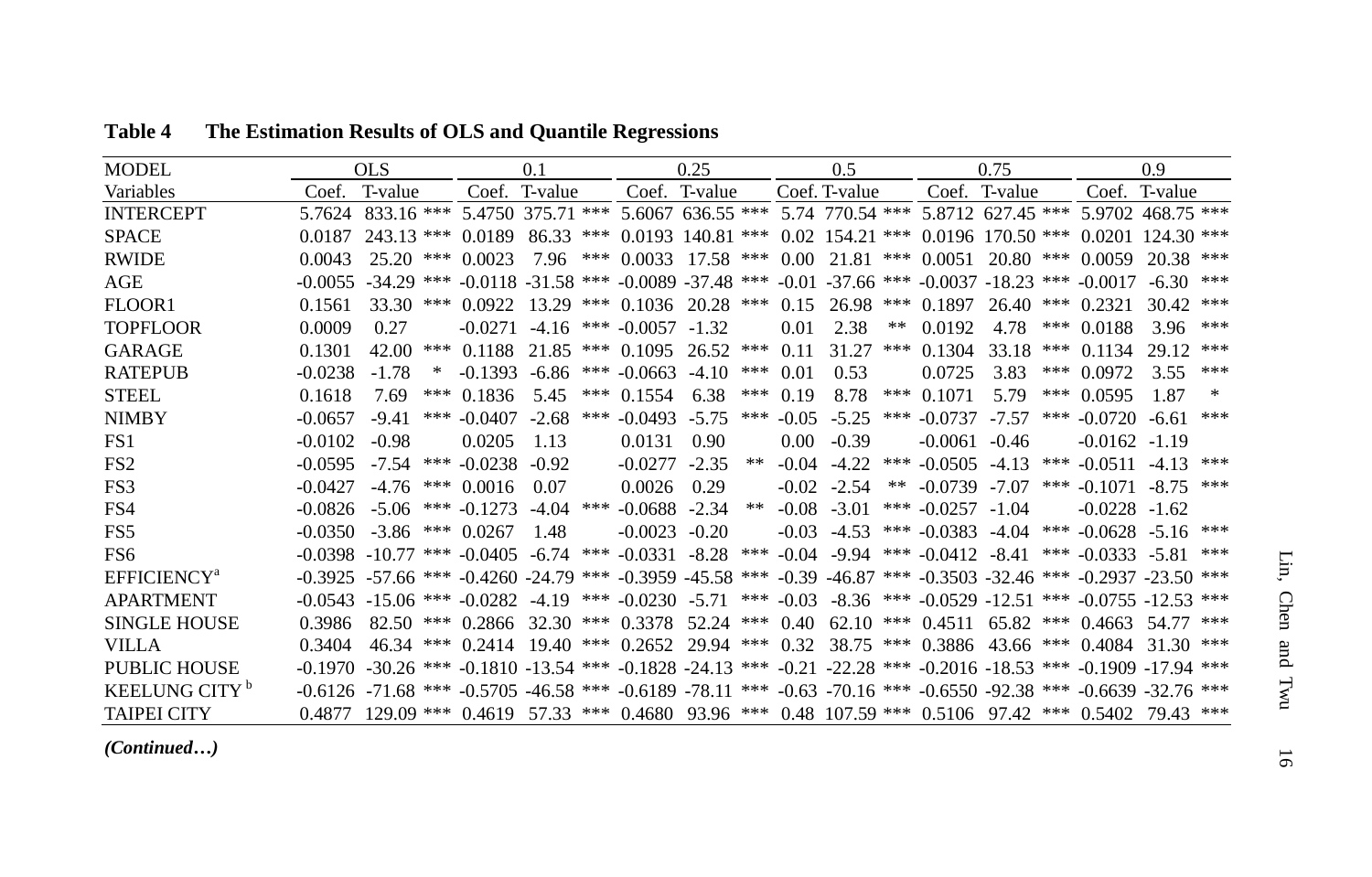| MODEL                                                                                                                              | OLS.          | 0.1           | 0.25          | $0.5^{\circ}$ | 0.75                                                                                                                                        | 0.9 <sup>°</sup> |
|------------------------------------------------------------------------------------------------------------------------------------|---------------|---------------|---------------|---------------|---------------------------------------------------------------------------------------------------------------------------------------------|------------------|
| Variables                                                                                                                          | Coef. T-value | Coef. T-value | Coef. T-value | Coef. T-value | Coef. T-value                                                                                                                               | Coef. T-value    |
| <b>TAOYUAN COUNTY</b>                                                                                                              |               |               |               |               | $-0.5112 - 127.85$ *** $-0.4320 - 68.19$ *** $-0.4785 - 103.54$ *** $-0.51 - 114.24$ *** $-0.5349 - 100.03$ *** $-0.5399 - 88.31$ ***       |                  |
| <b>HSINCHU CITY</b>                                                                                                                |               |               |               |               | $-0.4039 - 55.21$ *** $-0.4016 - 22.86$ *** $-0.3732$ $-34.93$ *** $-0.40$ $-59.16$ *** $-0.4290$ $-47.82$ *** $-0.4332$ $-32.07$ ***       |                  |
| <b>HSINCHU COUNTY</b>                                                                                                              |               |               |               |               | $-0.5450 - 73.37$ *** $-0.4703 - 33.86$ *** $-0.5108$ $-62.34$ *** $-0.55$ $-63.84$ *** $-0.5736$ $-74.42$ *** $-0.5829$ $-70.22$ ***       |                  |
| MIAOLI COUNTY                                                                                                                      |               |               |               |               | $-0.7407$ $-65.70$ *** $-0.6499$ $-23.36$ *** $-0.6850$ $-50.55$ *** $-0.74$ $-59.54$ *** $-0.7964$ $-52.15$ *** $-0.7947$ $-36.94$ ***     |                  |
| <b>TAICHUNG CITY</b>                                                                                                               |               |               |               |               | $-0.5646 - 140.15$ *** $-0.4763$ $-78.70$ *** $-0.5229$ $-116.14$ *** $-0.57$ $-141.74$ *** $-0.6144$ $-132.58$ *** $-0.6506$ $-108.78$ *** |                  |
| <b>TAICHUNG COUNTY</b>                                                                                                             |               |               |               |               | $-0.7118 - 115.35$ *** $-0.6068 - 57.15$ *** $-0.6619 - 98.74$ *** $-0.73 - 106.95$ *** $-0.7634 - 114.68$ *** $-0.7860 - 79.44$ ***        |                  |
| NANTOU COUNTY                                                                                                                      |               |               |               |               | -0.7748 -36.77 *** -0.7111 -22.94 *** -0.7297 -18.03 *** -0.76 -45.97 *** -0.8139 -27.59 *** -0.8267 -23.73 ***                             |                  |
| CHANGHUA COUNTY                                                                                                                    |               |               |               |               | $-0.8081 - 117.97$ *** $-0.7121$ $-65.14$ *** $-0.7661$ $-84.53$ *** $-0.81$ $-127.17$ *** $-0.8602$ $-84.88$ *** $-0.8662$ $-81.44$ ***    |                  |
| YUNLIN COUNTY                                                                                                                      |               |               |               |               | $-1.0238$ $-71.56$ *** $-0.9969$ $-25.39$ *** $-1.0236$ $-48.95$ *** $-1.01$ $-55.22$ *** $-1.0233$ $-68.88$ *** $-1.0431$ $-38.10$ ***     |                  |
| CHIAYI CITY                                                                                                                        |               |               |               |               | $-0.8110 - 79.88$ *** $-0.7580 - 52.03$ *** $-0.7603$ $-66.80$ *** $-0.81$ $-120.51$ *** $-0.8708 - 100.07$ *** $-0.8891$ $-55.73$ ***      |                  |
| <b>CHIAYI COUNTY</b>                                                                                                               |               |               |               |               | $-1.0783 - 66.20$ *** $-1.0243$ $-25.12$ *** $-1.0407$ $-44.62$ *** $-1.07$ $-48.19$ *** $-1.0756$ $-40.60$ *** $-1.1197$ $-53.84$ ***      |                  |
| <b>TAINAN CITY</b>                                                                                                                 |               |               |               |               | $-0.7518 - 144.86$ *** $-0.6692$ $-68.96$ *** $-0.7069 - 119.61$ *** $-0.75$ $-138.45$ *** $-0.7977$ $-112.68$ *** $-0.8083$ $-80.65$ ***   |                  |
| <b>TAINAN COUNTY</b>                                                                                                               |               |               |               |               | $-0.8943 - 148.52$ *** $-0.7977$ $-60.14$ *** $-0.8422 - 118.06$ *** $-0.89 - 159.04$ *** $-0.9439 - 132.51$ *** $-0.9716 - 118.26$ ***     |                  |
| KAOHSIUNG CITY                                                                                                                     |               |               |               |               | $-0.5581 - 129.66$ *** $-0.5568 - 73.17$ *** $-0.5814 - 104.70$ *** $-0.59 - 102.37$ *** $-0.5194$ $-59.53$ *** $-0.4640$ $-53.39$ ***      |                  |
| KAOHSIUNG COUNTY -0.7466 -122.36 *** -0.7356 -75.16 *** -0.7346 -79.91 *** -0.73 -131.24 *** -0.7697 -87.17 *** -0.7766 -69.40 *** |               |               |               |               |                                                                                                                                             |                  |
| PINGTUNG COUNTY                                                                                                                    |               |               |               |               | $-0.9091$ $-78.81$ *** $-0.8330$ $-37.28$ *** $-0.8887$ $-100.59$ *** $-0.92$ $-62.11$ *** $-0.9718$ $-54.85$ *** $-0.9715$ $-54.81$ ***    |                  |
| <b>HUALIEN COUNTY</b>                                                                                                              |               |               |               |               | $-0.8106 - 102.24$ *** $-0.7074$ $-59.79$ *** $-0.7511$ $-92.36$ *** $-0.81$ $-106.44$ *** $-0.8689$ $-107.82$ *** $-0.8972$ $-77.04$ ***   |                  |
| YILAN COUNTY                                                                                                                       |               |               |               |               | $-0.6652$ $-71.13$ *** $-0.5840$ $-34.53$ *** $-0.6165$ $-49.22$ *** $-0.66$ $-60.07$ *** $-0.6969$ $-75.01$ *** $-0.7118$ $-67.43$ ***     |                  |

*(Continued…)*

 $\overline{\mathcal{L}}$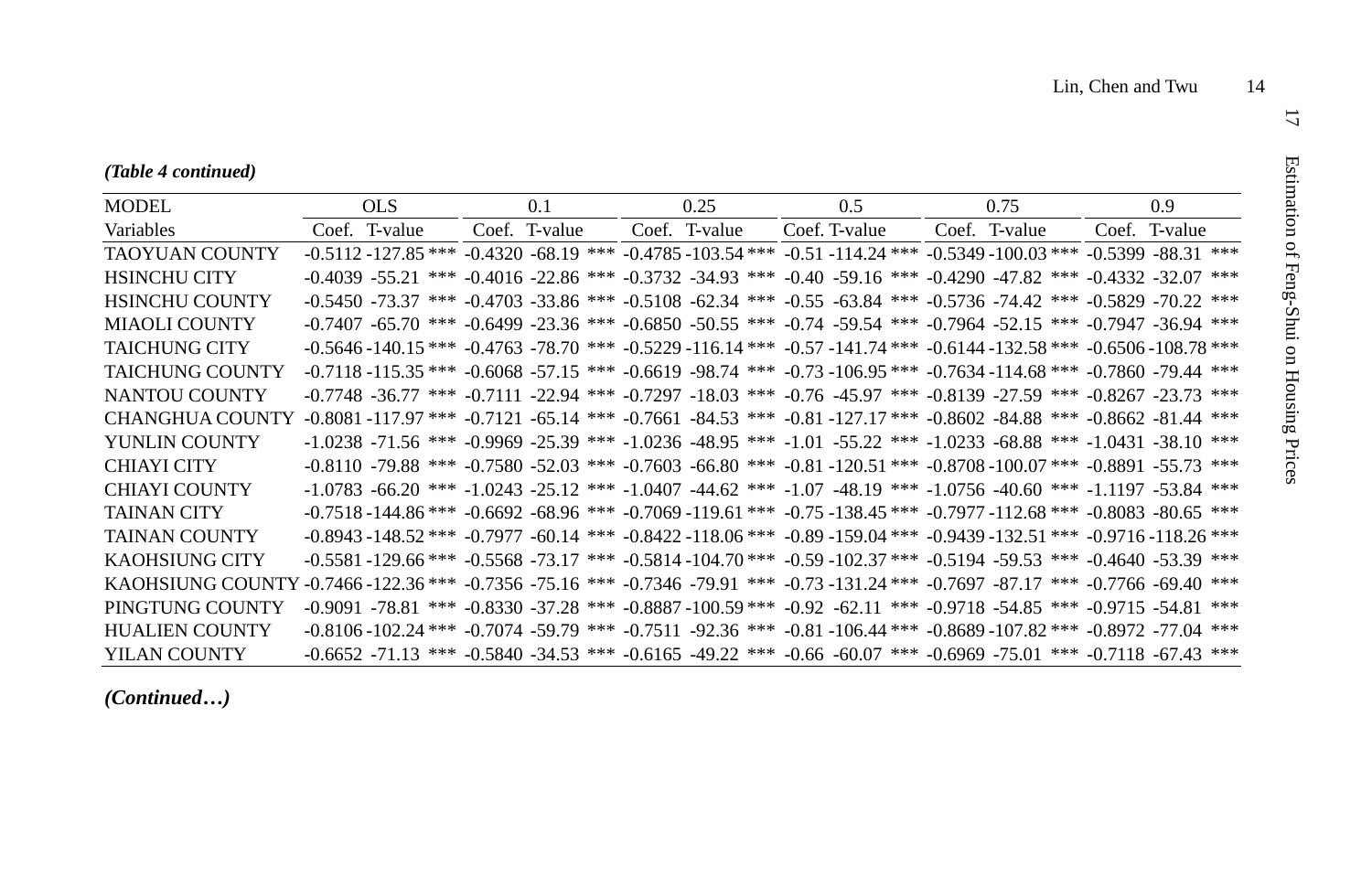#### *(Table 4 continued)*

| <b>MODEL</b>        | <b>OLS</b>    | 0.1           | 0.25          | 0.5                                                                                                          | 0.75                                                                                                             |               | 0.9      |     |
|---------------------|---------------|---------------|---------------|--------------------------------------------------------------------------------------------------------------|------------------------------------------------------------------------------------------------------------------|---------------|----------|-----|
| Variables           | Coef. T-value | Coef. T-value | Coef. T-value | Coef. T-value                                                                                                | Coef. T-value                                                                                                    | Coef. T-value |          |     |
| $2002^{\circ}$      |               |               |               |                                                                                                              | $-0.3228$ $-65.09$ *** $-0.3001$ $-34.57$ *** $-0.3182$ $-48.64$ *** $-0.32$ $-50.83$ *** $-0.3213$ $-45.48$ *** | $-0.2921$     | $-32.50$ | *** |
| 2003                |               |               |               |                                                                                                              | $-0.3047$ $-61.99$ *** $-0.2864$ $-32.39$ *** $-0.2923$ $-46.98$ *** $-0.29$ $-45.20$ *** $-0.2913$ $-42.93$ *** | $-0.2886$     | $-34.96$ | *** |
| 2004                |               |               |               | $-0.2273$ $-52.23$ *** $-0.1795$ $-27.31$ *** $-0.2034$ $-34.95$ *** $-0.22$ $-41.12$ *** $-0.2369$ $-37.77$ | ***                                                                                                              | $-0.2308$     | $-30.47$ | *** |
| 2005                |               |               |               | $-0.1684 - 38.73$ *** $-0.1105 - 17.49$ *** $-0.1413 - 25.00$ *** $-0.16 - 32.47$ *** $-0.1822 - 34.64$      | ***                                                                                                              | $-0.1818$     | $-23.89$ | *** |
| 2006                |               |               |               |                                                                                                              | $-0.0966 - 19.05$ *** $-0.0517$ $-6.50$ *** $-0.0777$ $-12.61$ *** $-0.09$ $-15.04$ *** $-0.1026$ $-15.88$ ***   | $-0.1059$     | $-14.74$ | *** |
| Adj/Pseudo<br>$R^2$ | 0.7768        | 0.4916        | 0.5215        | 0.5435                                                                                                       | 0.5565                                                                                                           |               | 0.5870   |     |
| Sample<br>size      | 77.624        | 77,624        | 77.624        | 77.624                                                                                                       | 77.624                                                                                                           |               | 77.624   |     |

Source: This study.

*Notes:* a. High rises are the reference group for type of building.

b. The reference group for cities is Taipei County.

c. The reference group for year is 2007.

d. The coefficients with \*\*\*,\*\*,\* are significantly different from zero at the 99%, 95% and 90% significance levels, respectively.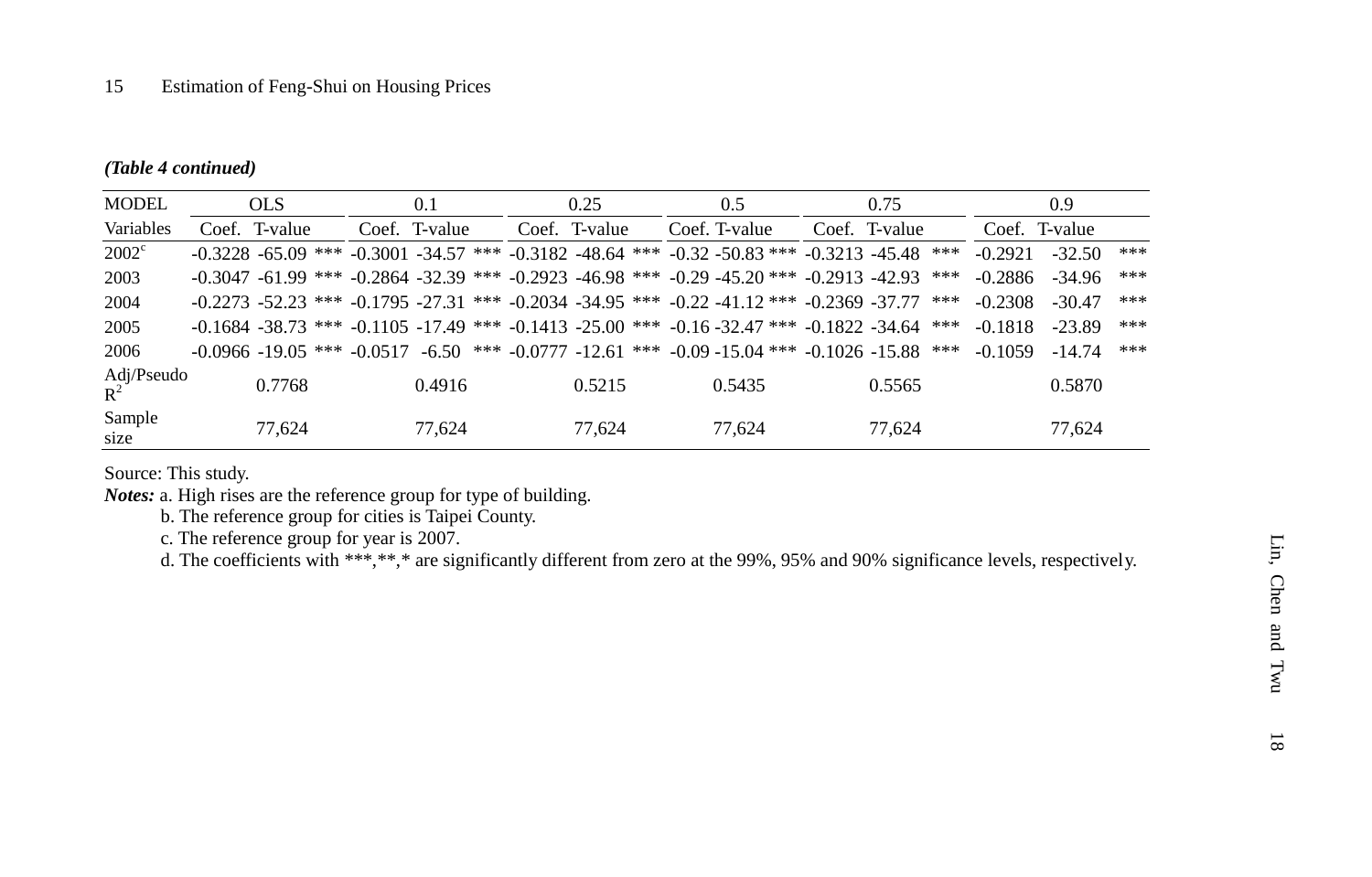The result shows that the poor may not like to pay much for public space. On the other hand, the rich are willing to pay more for larger public space. In other words, public space is a luxury good for people in Taiwan.

Finally, the impact of not in my backyard (NIMBY) on housing price is similar to that of unwanted feng-shui in that the poor may care less about NIMBY so that the negative impacts of NIMBY on cheaper housing units are fewer. The estimated result shows that the negative coefficient for NIMBY is -0.0407 for cheaper houses (0.1 quantile) and -0.0720 for expensive ones (0.9 quantile).

For those with unwanted feng-shui in this study, we find that FS2 (located on a dead-end road), FS3 (near a viaduct), FS4 (near a cemetery), FS5 (near a temple), and FS6 (located on the fourth floor) all have significantly negative coefficients in the OLS regression results as we expected. While FS1 (lu-chun) also has a negative coefficient (-0.0102), it is not significantly different from zero.

According to Chu (1999), the rich and famous may care about feng-shui more than the others do. Since the rich and famous usually live in more expensive dwelling units then the poor, this means that the negative impacts of bad feng-shui on a dwelling unit with a higher price might be higher than those for dwelling units with lower prices. In order to investigate the potential different impacts, we apply a quantile regression to our data set and the results are shown in Table 4.

In Table 4, one may see that the signs of most of the estimated coefficients are similar to the results by OLS. However, the size of the estimated coefficients is quite different for the different quantiles. In order to show the different scales of the estimated coefficients at different quantiles, we plot the estimate coefficients in different quantiles in Figure  $1.^{19}$ .

In Figure 1, the solid and straight horizontal line is the estimated coefficient under the OLS (i.e. 50% quantile). The solid line that goes up and down represents the changes of the estimated coefficients at different quantiles. The other two dotted lines are the 95% confidence intervals for the estimated coefficients under the quantile regressions.

It is clear to see that in Figure  $1(a)$  (lu-chun),  $1(b)$  (dead-end road),  $1(c)$ (viaduct), and 1(d) (temple), the slope of the lines of the estimated coefficients in the quantile regressions for the above four variables are all negative. This means that the estimated coefficients are smaller as the

 $\overline{a}$ 

 $19$  In order to smoothly plot the estimated coefficients in different quantiles, we compute the coefficients in 100 points, instead of only five estimated points in the five quantiles as shown in Table 4.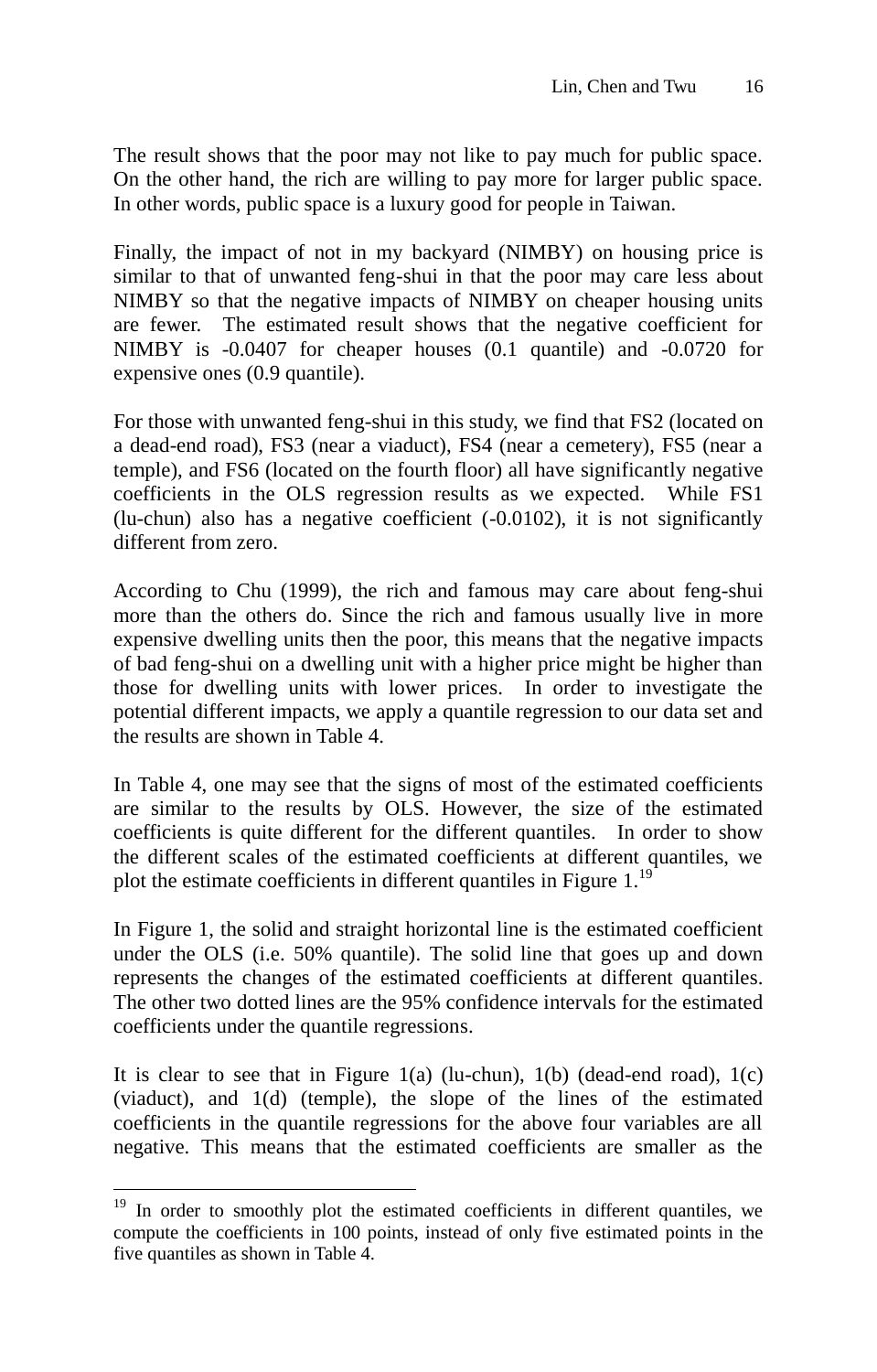quantile goes up in those figures, which is consistent with our expectations in that the negative impact of bad feng-shui on housing price is greater for more expensive dwelling units.

### **Figure 1 The Estimated Coefficients under OLS and Quantile Regressions with Confidence Intervals**



Source: This study.

In Figure 1(e), the line for the estimated coefficients in the quantile regression has a slightly positive slope, although the mean impact is negative (-0.0826). The result implies that the negative impact of a dwelling unit located near a cemetery or a funeral parlor is less for more expensive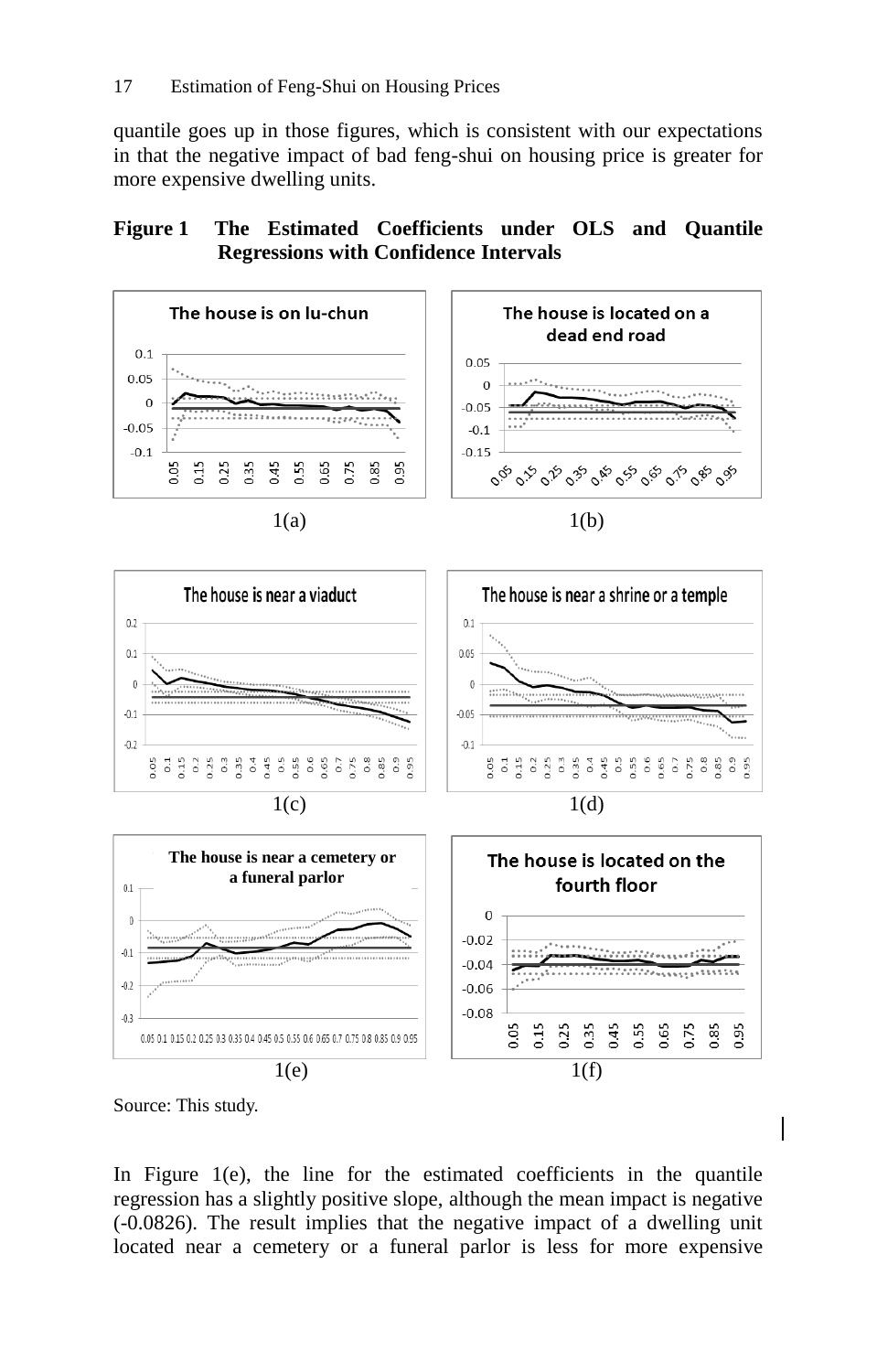housing units. This result is different from our expectations. One possible reason is that while most funeral parlors in Taiwan are located downtown, a dwelling unit near a funeral parlor means that it is near downtown, too, and so the affluent might like to buy it just for convenience.

In Figure 1(f), one can see that the line of the estimated coefficients in the quantile regression is close to a straight line (-0.0398). The result shows that the negative impact of a fourth floor on housing price is the same for all kinds of housing units. This simply means that both the rich and the poor do not like their house to be located on the fourth floor.

Finally, we compute the test statistics for the difference of the estimated coefficients among the five quantiles in Table 4. The test results are shown in Table 5. One can see that except for the fourth floor, all of the different types of feng-shui have significantly different impacts on the housing prices for dwelling units with differences in prices. <sup>20</sup> Again, this confirms that feng-shui has various impacts on houses with different prices.

| Quantile                                                                     | (0.1, 0.5) | (0.1, 0.9) | (0.25, 0.75) | (0.5, 0.9) |
|------------------------------------------------------------------------------|------------|------------|--------------|------------|
| The house is on lu-chun                                                      | 2.15       | $3.08*$    | 1.53         | 0.52       |
| The house is located on a<br>dead-end road                                   | 0.58       | 0.95       | $2.86*$      | 0.35       |
| The house is near a viaduct.                                                 | 1.56       | $21.37***$ | $40.77***$   | $37.00***$ |
| The<br>house<br>is<br>near<br>a<br>funeral<br>cemetery<br>a<br>or<br>parlour | 1.82       | $9.70***$  | 1.80         | $5.03**$   |
| The house is near a shrine or<br>a temple                                    | $11.22***$ | $18.00***$ | $9.80***$    | $6.94***$  |
| The house is located on the<br>fourth floor                                  | 0.30       | 0.96       | 2.47         | 0.47       |

#### **Table 4 Tests of the Price Differences between Quantiles**

Source: This study.

*Note:* The statistics with \*\*\*, \*\*, and \* are significantly different from zero at the 99%, 95%, and 90% significance levels, respectively.

## **5. Conclusion**

 $\overline{a}$ 

Feng-shui is a historical tradition that affects home-buying behavior, even in a modern society like Taiwan. It is clear that bad feng-shui might have a significantly negative impact on a dwelling unit. Moreover, according to

 $20$  Whenever there is one significant statistic, then we should reject the null hypothesis in that the coefficients are the same for all quantiles.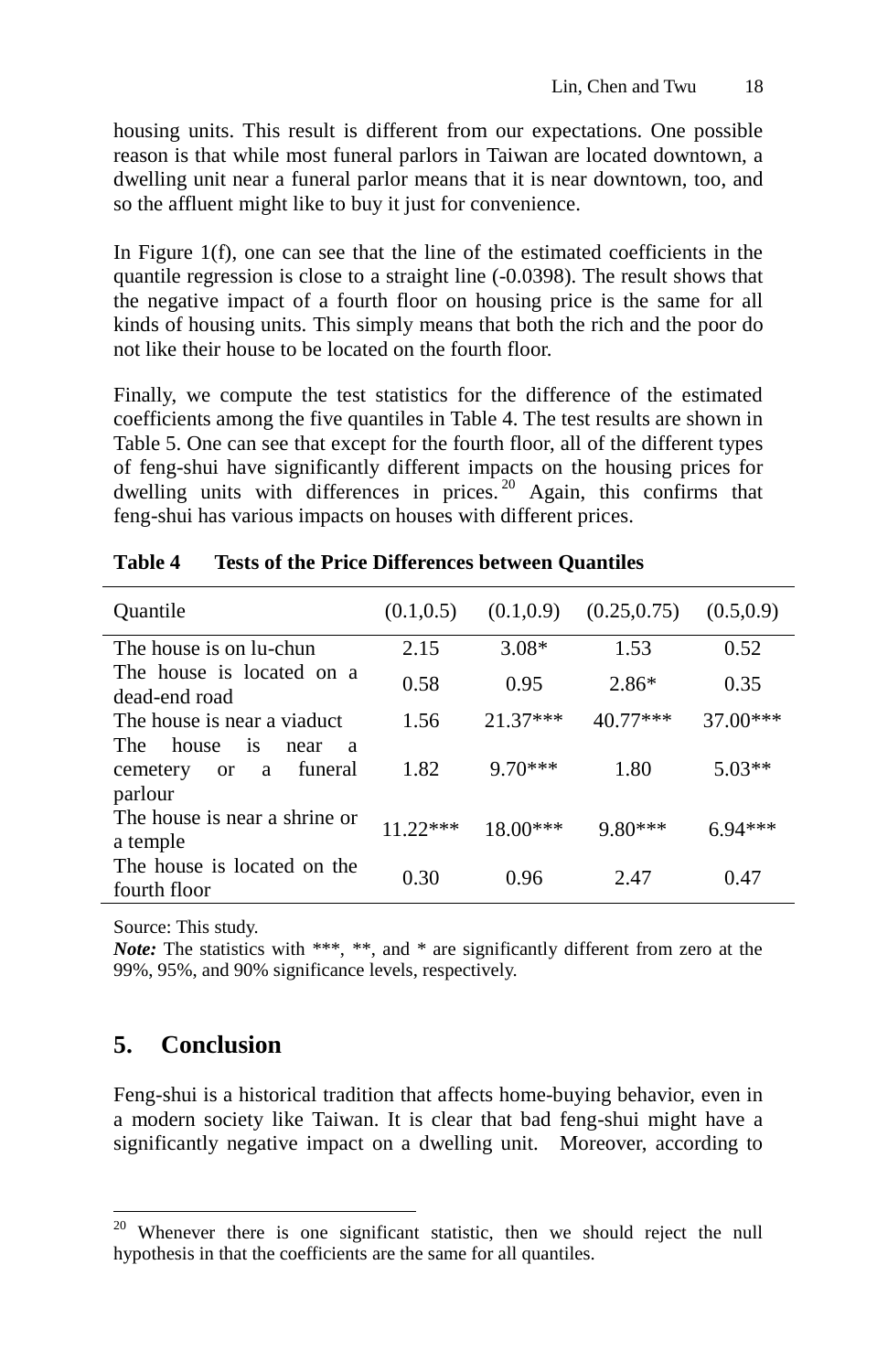Chu (1999), the rich and famous might be care more about feng-shui whenever possible.

In order to estimate the size of the above two potential effects, this study has employed a data set from a private bank in Taiwan with 77,624 observations. By using an OLS regression, we find that all bad feng-shui have significantly negative impacts on housing prices, such as location on a dead-end road, or near a viaduct, temple, cemetery, or located on the fourth floor. Lu-chun has a negative impact on a dwelling unit, however, the impact is not significantly different from zero.

To investigate the possible different impacts of feng-shui on different people, we have applied a quantile regression for dwelling units with different prices. We find that lu-chun, dead-end roads, viaducts, cemeteries, and temples all have different impacts on dwelling units with different prices. Generally, the negative impact of bad feng-shui on housing price will be greater for a dwelling unit with a higher price. Our findings are consistent with Chu (1999) in that the rich and famous care about feng-shui more than the others do.

Restricted by the data set, we cannot discuss how good feng-shui affects the housing price in this study. It is no doubt that it will be an interesting question to answer in the future. Moreover, it will also be an interesting issue to check, by using a panel data set, whether feng-shui may actually affect a household's fortune before and after the move into a new dwelling unit.

## **References:**

Bai, G.A., Lee, C.C., Peng, S.H., Chi, C.Y., Chang, S.Y., and Tong, R.Y. (2002). The Impact of Household Composition on the Home Buying Behavior, Paper Presented at the Graduated Students Presentation Conference, Department of Real Estate Management and Department of Recreation Business, National Ping-Dong Business Technology Institute, Ping-Dong, Taiwan. (in Chinese)

Basset, G.J., and Koenter, R. (1982). Recent Advances in Quantile Regression Models: A Practical Guideline for Empirical Research, *The Journal of Human Resources*, **33**, 1, 88-126.

Bourassa, S.C. and Peng, V.S. (1999). Hedonic Prices and House Numbers: The Influence of Feng Shui, *International Real Estate Review*, **2**, 1, 79 – 93.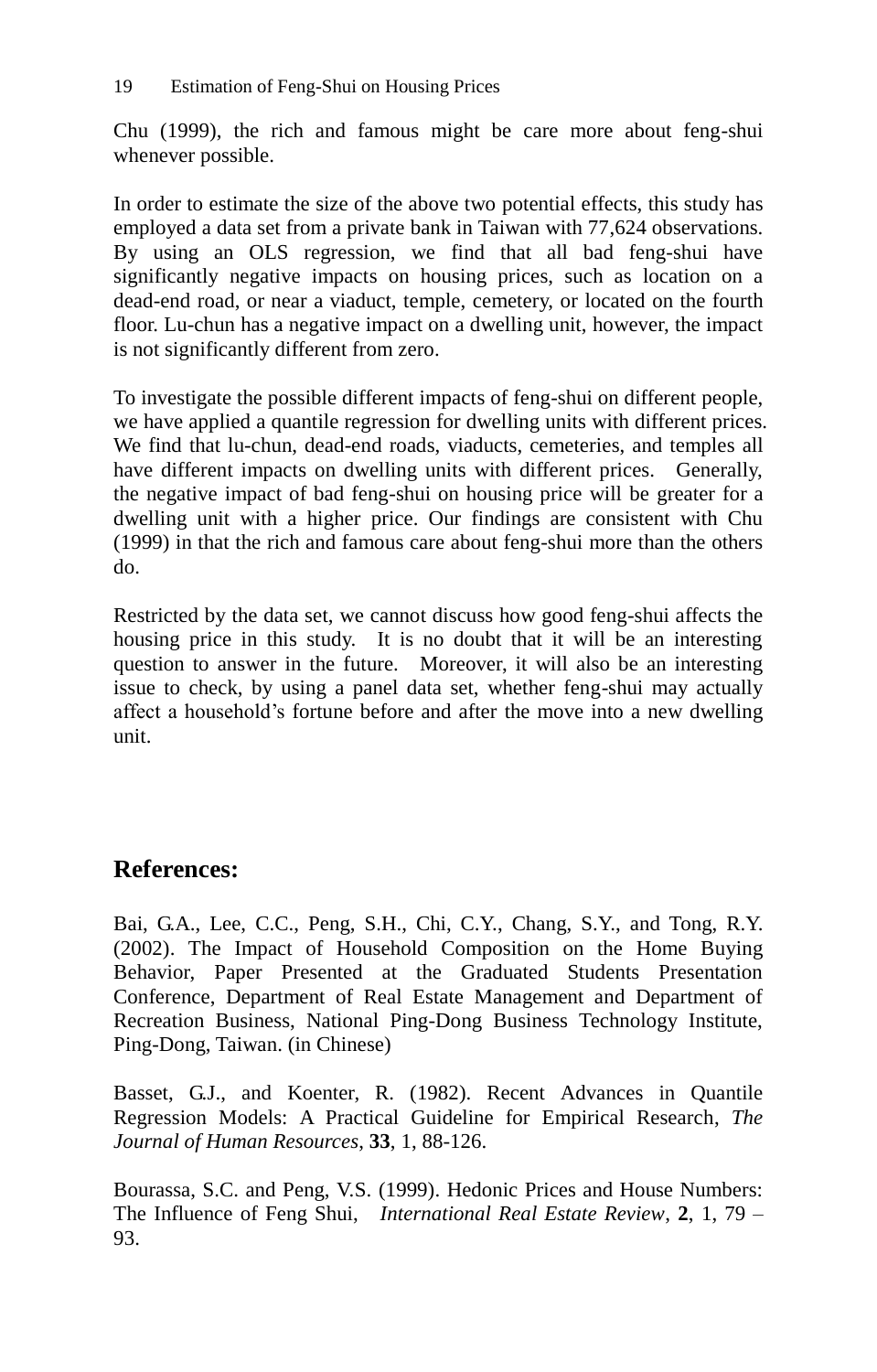Chang, C.O. and Liao, C.R. (2006). A Non–symmetric Price of Housing Agent Service, *Urban and Planning*, **33**, 1, 1-16. (in Chinese)

Chang, Y. W. (2007). An Extension Study on the Characteristic Prices on the Mass Appraisal: An Application of the Quantile Regression, Master Thesis, Department of Land Economics, National Chengchi University, Taipei, Taiwan. (in Chinese)

Chen, C.C. (2002). A Study on the Problems and the Solutions of the Funeral Facilities and Its Management in Taipei, Master Thesis, Graduate Institute of Life and Death, Nan-Hwa University, Taiwan. (in Chinese)

Chen, C.L. (2006). A Quantile Regression on the Wage Differences between the Public Sector and the Private Sector, *Academia Economic Papers*, **35**, 473-520. (in Chinese)

Chen, C.L., and Kuan, C.M. (2006). A Quantile Regression of the Wage Equation and Gender Discrimination on Wage, *Academia Economic Papers*, **34**, 435-468. (in Chinese)

Chen, S.H. (2004). A Study on the Impact of Lu-Chung on Housing Price, Master Thesis, Department of Financial Economics, Yu-Ling Institute of Technology, Yu-Ling, Taiwan. (in Chinese)

Chu, H.Y. (1999). The Fashion of Occultism and Social Change, *Taiwanese Journal of Sociology*, **22**, 1-45. (in Chinese)

Chuang, C.C. and Kuan, C.M. (2005). A Quantile Regression of the Relationship of Price and Quantity in the US and Taiwan, *Academia Economic Papers*, **33**, 2, 379-404. (in Chinese)

Chuang, Y.L., and Hua, G.C. (2008). A Study of the Impact of Feng-Shui on Households' Buying Decision, *The Proceedings of the 17th Annual Conference of the Chinese Society of Housing Study*, 206-232. (in Chinese)

Follain, J.R., and Malpezzi, S. (1980). *Dissenting Housing Value and Rent*, Washington, DC: The Urban Institute.

Goodman, A.C. (1978). Hedonic Price, Price Indices, Housing Markets, *Journal of Urban Economics*, **5**, 471-484.

Goodman, A.C. and Kawai, M. (1982). Permanent Income, Hedonic Prices, and Housing Demand: New Evidence, *Journal of Urban Economics*, **12**, 214-237.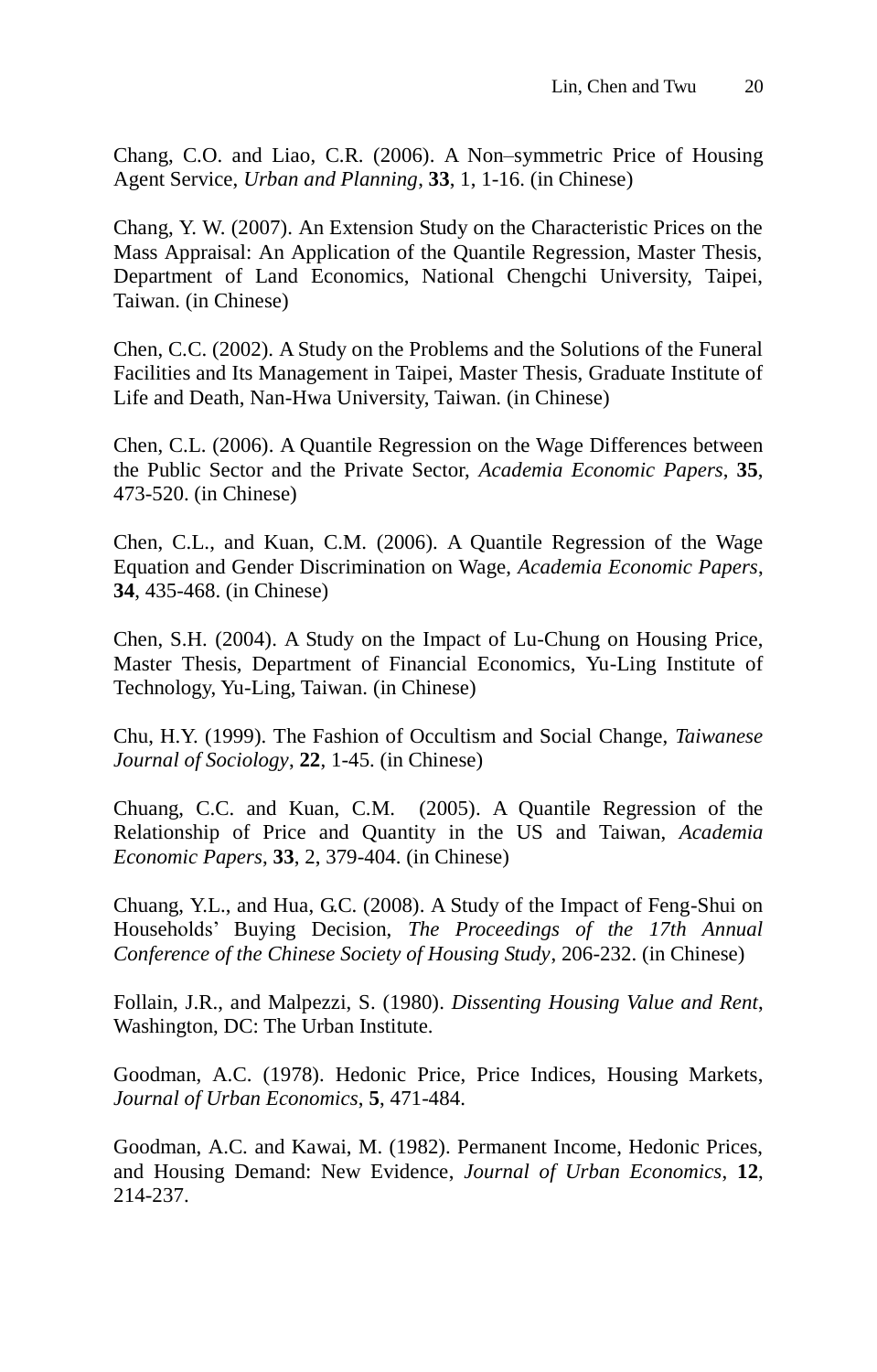Han, B.T. (2006). *Feng-Shui and Environment*, Dar-Kua Publishing Co., Taipei, Taiwan. (in Chinese)

Hsu, R.H. (2003). The Empirical Study of the Demand for Money in Taiwan: Quantile Regression of Error Correction Model, Master Thesis, Department of Economics, National Taiwan University, Taipei, Taiwan. (in Chinese)

Hu, B.G. (1999). *Super-Generation of Yang-Zhe Study*, Lien-Zin Publishing Co., Taipei, Taiwan. (in Chinese)

Huang, M.Y., Chen, C.Y., Chen, G.Y., Tsai, M.C., and Chuang, L.R. (2005). A Study of the Impact of Unwanted Feng-Shui on the Housing Price, Paper Presented at the Graduated Students Presentation Conference, Department of Real Estate Management and Department of Recreation Business, National Ping-Dong Business Technology Institute, Ping-Dong, Taiwan. (in Chinese)

Kao, W.C. (2000). A Study on the Housing Characteristics and Housing Price: A Case of Lan-Tan, Chia-Yi City, Master Thesis, Department of International Economics, National Chung-Cheng University, Chia-Yi, Taiwan. (in Chinese)

Koenker, R. and Basset, G.W. (1978). Regression Quantiles, *Econometrica*, **46**, 1, 211-244.

Koenker, R. and Basset, G.W. (1982). Robust Test for Heteroscedasticity Based on Regression Quantiles, *Journal of Derivatives*, **50**, 1, 43-62.

Kuan, C.M. (2007). *An Introduction to Quantile Regression*, Institute of Economics, Academia Sinica, Taipei, Taiwan.

Lee, Y.C., and Ho, C.F. (1999). A Study on Locational Choice of Environmental Justice and NIMBY Facilities, *Journal of Urban Planning*, **26**, 91-107. (in Chinese)

Liao, S.H. (2005). A Study on a Sustainable Valuation Index of Cemetery Land Use: A Case Study of Tainan Area, Master Thesis, Graduate Institute of Land Management, Chung-Rong University, Tainan, Taiwan. (in Chinese)

Lin, C.C. (1993). The Relationship between Rents and Prices of Owner-Occupied Housing in Taiwan, *Journal of Real Estate Finance and Economics*, **6**, 25-54.

Lin, C.M. (2007). A Study on the Impact of Feng-Shui on the Housing Price, *The Quarterly Journal of Land Issue Studies*, **6**, 1, 45-52.